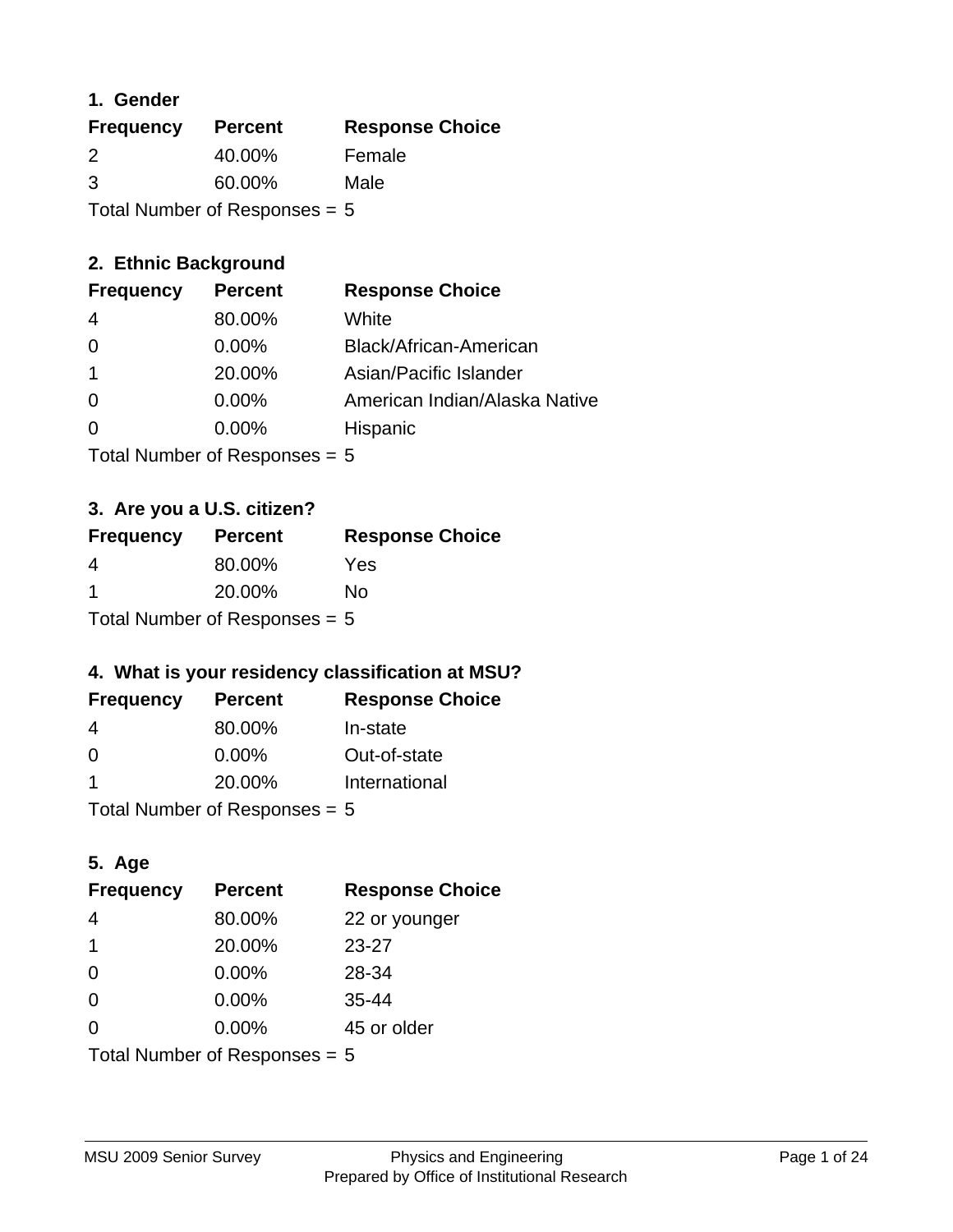**6. Has either of your parents received a bachelor's degree?**

| <b>Frequency</b> | <b>Percent</b>                  | <b>Response Choice</b> |
|------------------|---------------------------------|------------------------|
| 2                | 40.00%                          | Yes                    |
| 3                | 60.00%                          | No                     |
|                  | Total Number of Responses = $5$ |                        |

# **7. Has either of your parents received a degree from Murray State?**

| <b>Frequency</b> | <b>Percent</b> | <b>Response Choice</b> |
|------------------|----------------|------------------------|
|                  | 40.00%         | Yes                    |

| 3 | 60.00% | No |
|---|--------|----|

Total Number of Responses = 5

# **8. What was your original entry status to MSU?**

| <b>Frequency</b> | <b>Percent</b>                | <b>Response Choice</b>                           |
|------------------|-------------------------------|--------------------------------------------------|
| 4                | 80.00%                        | Freshman                                         |
| $\Omega$         | $0.00\%$                      | Transfer from community college/technical school |
| $\mathbf{1}$     | 20.00%                        | Transfer from 4-yr institution                   |
|                  | Tatal Mussolian of Dannamarca |                                                  |

Total Number of Responses = 5

## **9. If transfer student, how many credits were transferred?**

| <b>Frequency</b>              | <b>Percent</b> | <b>Response Choice</b> |
|-------------------------------|----------------|------------------------|
| -0                            | $0.00\%$       | 12 or fewer            |
| $\Omega$                      | $0.00\%$       | $13 - 30$              |
| 1                             | 100.00%        | $31 - 60$              |
| $\Omega$                      | 0.00%          | Over <sub>60</sub>     |
| Total Number of Poenances - 1 |                |                        |

I otal Number of Responses = 1

# **10. If transfer student, approximately what percent of your University Studies (general education) classes did you take at Murray State?**

| <b>Frequency</b>                | <b>Percent</b> | <b>Response Choice</b> |
|---------------------------------|----------------|------------------------|
| 0                               | $0.00\%$       | Under 25%              |
| $\Omega$                        | $0.00\%$       | 25-49%                 |
| $\Omega$                        | 0.00%          | 50-74%                 |
| $\blacktriangleleft$            | 100.00%        | 75-100%                |
| Total Number of Responses $= 1$ |                |                        |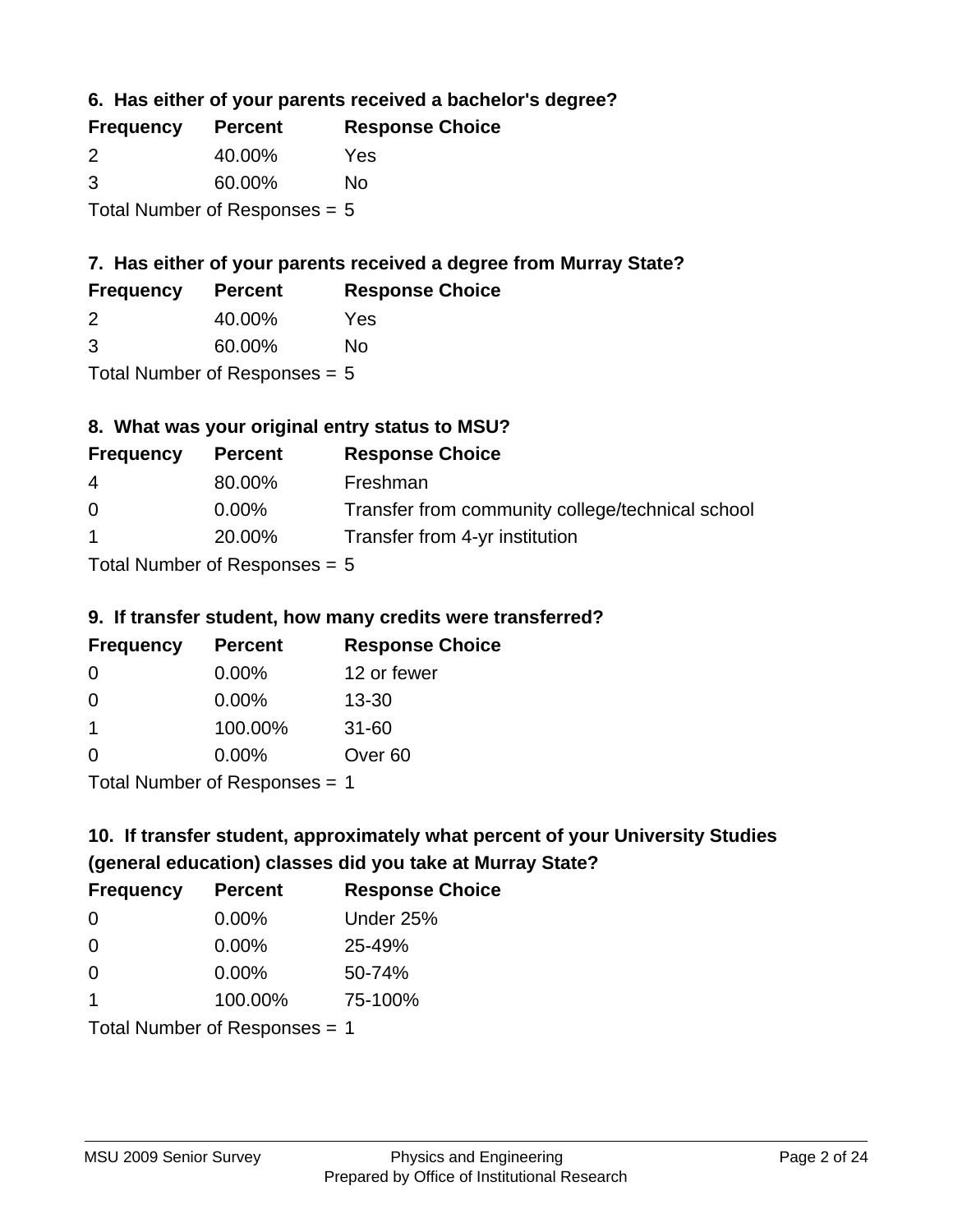## **11. What has been your attendance status at MSU?**

| <b>Frequency</b>                | <b>Percent</b> | <b>Response Choice</b>     |
|---------------------------------|----------------|----------------------------|
| 5                               | 100.00%        | <b>Primarily full-time</b> |
| $\Omega$                        | $0.00\%$       | <b>Primarily part-time</b> |
| Total Number of Responses = $5$ |                |                            |

# **12. In which Residential College are you a member?**

| <b>Frequency</b> | <b>Percent</b> | <b>Response Choice</b>            |
|------------------|----------------|-----------------------------------|
| 0                | 0.00%          | Do not know                       |
| 0                | 0.00%          | <b>Clark College</b>              |
| 0                | 0.00%          | <b>Elizabeth College</b>          |
| 0                | $0.00\%$       | <b>Franklin-Springer Colleges</b> |
|                  | 20.00%         | <b>Hart College</b>               |
| 0                | 0.00%          | <b>Hester College</b>             |
| O                | 0.00%          | <b>Regents College</b>            |
|                  | 20.00%         | <b>Richmond College</b>           |
| 3                | 60.00%         | <b>White College</b>              |

Total Number of Responses = 5

# **13. Have you ever received any type of Financial Aid while at MSU? (Scholarships, grants, work-study, etc.)**

| <b>Frequency</b>                | <b>Percent</b> | <b>Response Choice</b> |
|---------------------------------|----------------|------------------------|
| 4                               | 80.00%         | Yes                    |
| -1                              | 20.00%         | No                     |
| Total Number of Responses $= 5$ |                |                        |

**14. What degree are you seeking at this time?**

| <b>Frequency</b>                | <b>Percent</b> | <b>Response Choice</b> |
|---------------------------------|----------------|------------------------|
| 0                               | $0.00\%$       | Associate              |
| 5                               | 100.00%        | <b>Baccalaureate</b>   |
| Total Number of Responses $= 5$ |                |                        |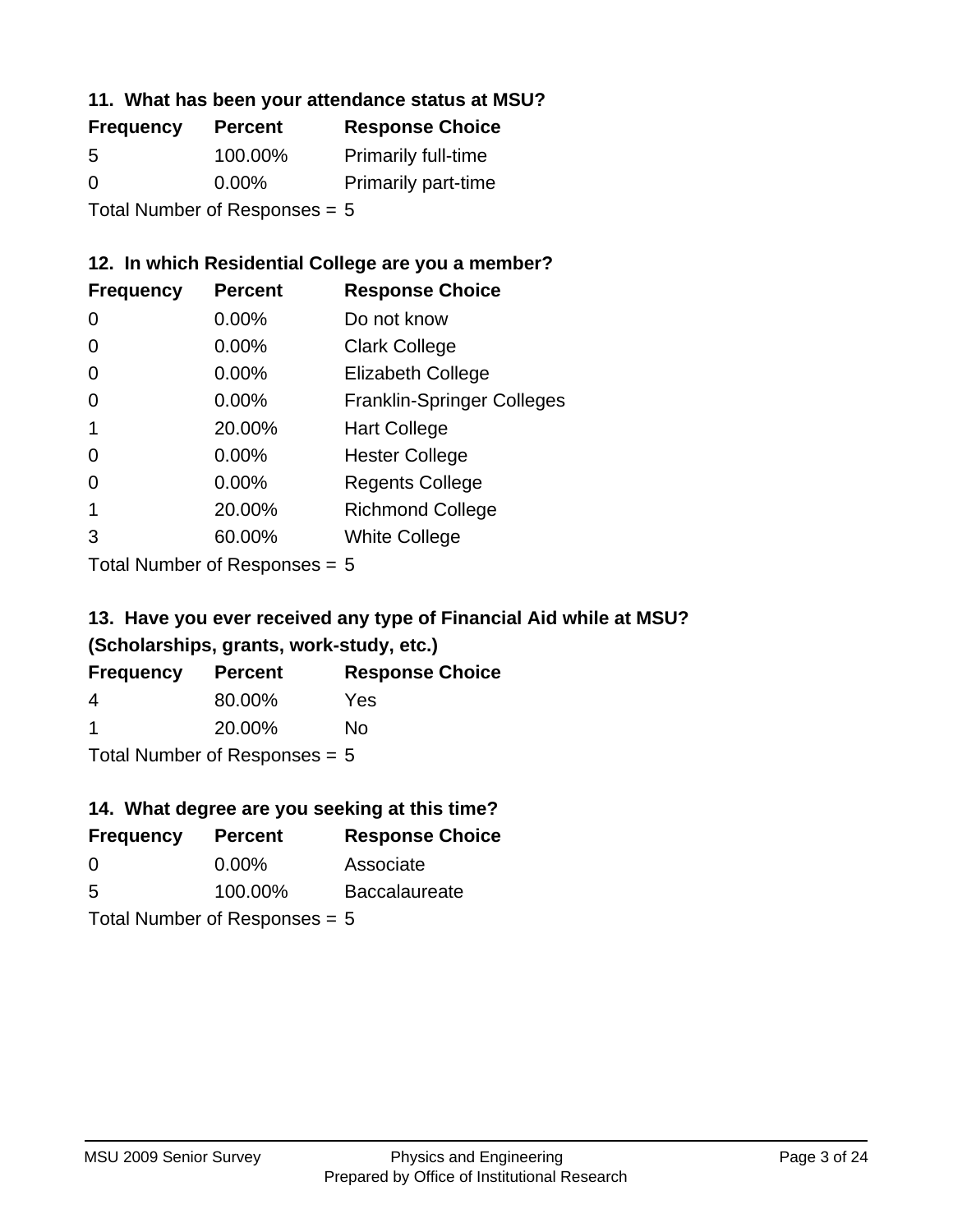**15. How many years will it take you to complete your degree from the point of your initial enrollment in college (including any time at a previous institution)?**

| <b>Frequency</b> | <b>Percent</b> | <b>Response Choice</b> |
|------------------|----------------|------------------------|
| $\Omega$         | 0.00%          | Two                    |
| 1                | 20.00%         | <b>Three</b>           |
| 1                | 20.00%         | Four                   |
| 3                | 60.00%         | Five                   |
| 0                | 0.00%          | <b>Six</b>             |
| $\Omega$         | 0.00%          | More than six          |
|                  |                |                        |

Total Number of Responses = 5

#### **16. In what range does your grade point average fall?**

| <b>Frequency</b> | <b>Percent</b> | <b>Response Choice</b> |
|------------------|----------------|------------------------|
| O                | $0.00\%$       | $2.00 - 2.50$          |
| 0                | 0.00%          | $2.51 - 3.00$          |
| $\mathcal{P}$    | 40.00%         | $3.01 - 3.50$          |
| 3                | 60.00%         | $3.51 - 4.00$          |
|                  |                |                        |

Total Number of Responses = 5

# **They are used to sort the data, and do not appear in this table Questions 17 and 18 relate to department and program information.**

## **19. For what purpose did you enroll at MSU?**

| <b>Frequency</b>            | <b>Percent</b> | <b>Response Choice</b>                    |
|-----------------------------|----------------|-------------------------------------------|
| 0                           | $0.00\%$       | To receive an associate degree            |
| 5                           | 100.00%        | To receive a baccalaureate degree         |
| $\overline{0}$              | $0.00\%$       | To take a few job related courses         |
| $\Omega$                    | 0.00%          | To transfer to another college/university |
| Total Number of Desponses E |                |                                           |

I otal Number of Responses  $= 5$ 

# **20. What is the highest degree you eventually hope to receive?**

| <b>Frequency</b> | <b>Percent</b>              | <b>Response Choice</b> |
|------------------|-----------------------------|------------------------|
| 0                | $0.00\%$                    | Associate              |
| 2                | 40.00%                      | <b>Baccalaureate</b>   |
| 3                | 60.00%                      | Graduate               |
| $\Omega$         | 0.00%                       | Professional           |
|                  | Total Number of Deepensee E |                        |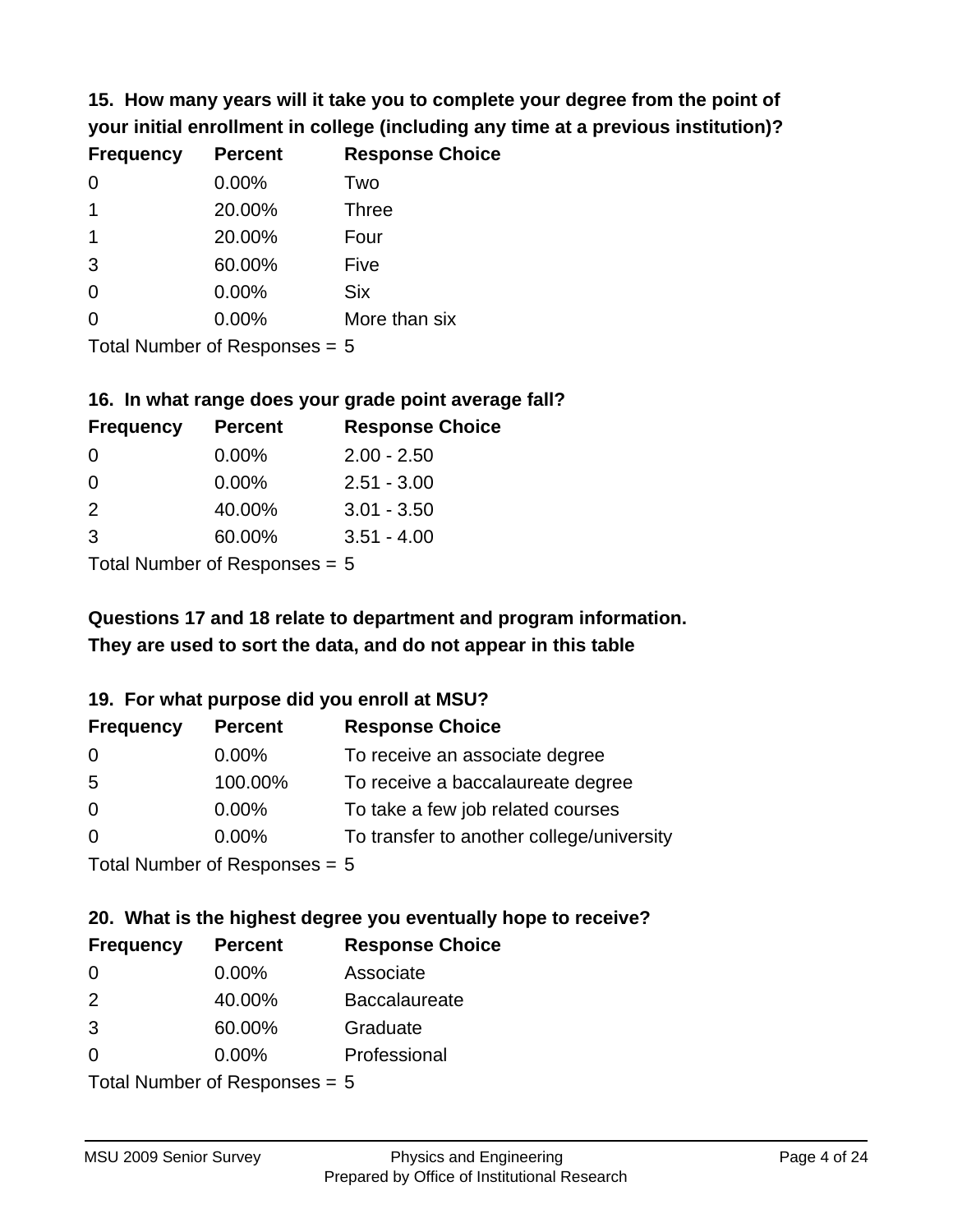## **21. Which best describes your situation?**

| <b>Frequency</b> | <b>Percent</b> | <b>Response Choice</b>               |
|------------------|----------------|--------------------------------------|
| -4               | 80.00%         | Did not change major/area            |
|                  | 20.00%         | Did not initially declare major/area |
| $\Omega$         | $0.00\%$       | Changed major/area                   |

Total Number of Responses = 5

# **22. While school was in session during the past year, how many hours per week, on average, did you work for pay?**

| <b>Frequency</b> | <b>Percent</b> | <b>Response Choice</b> |
|------------------|----------------|------------------------|
| 2                | 40.00%         | Did not work           |
| $\mathbf 1$      | 20.00%         | Worked 1-10 hrs        |
| $\mathbf 1$      | 20.00%         | Worked 11-20 hrs       |
| $\Omega$         | 0.00%          | Worked 21-30 hrs       |
| $\mathbf 1$      | 20.00%         | Worked 31-40 hrs       |
| $\Omega$         | 0.00%          | Worked over 40 hrs     |
|                  |                |                        |

Total Number of Responses = 5

## **23. For the most part, were classes offered at times convenient to you?**

| <b>Frequency</b>                | <b>Percent</b> | <b>Response Choice</b> |
|---------------------------------|----------------|------------------------|
| .5                              | 100.00%        | Yes                    |
| $\Omega$                        | $0.00\%$       | Nο                     |
| Total Number of Responses = $5$ |                |                        |

## **24. If no, what time would you have preferred?**

| <b>Frequency</b> | <b>Percent</b>                  | <b>Response Choice</b> |
|------------------|---------------------------------|------------------------|
| $\Omega$         | $0.00\%$                        | Late afternoon         |
| $\Omega$         | $0.00\%$                        | Evening                |
| $\Omega$         | $0.00\%$                        | Weekend                |
| $\Omega$         | $0.00\%$                        | During the day         |
|                  | Total Number of Responses = $0$ |                        |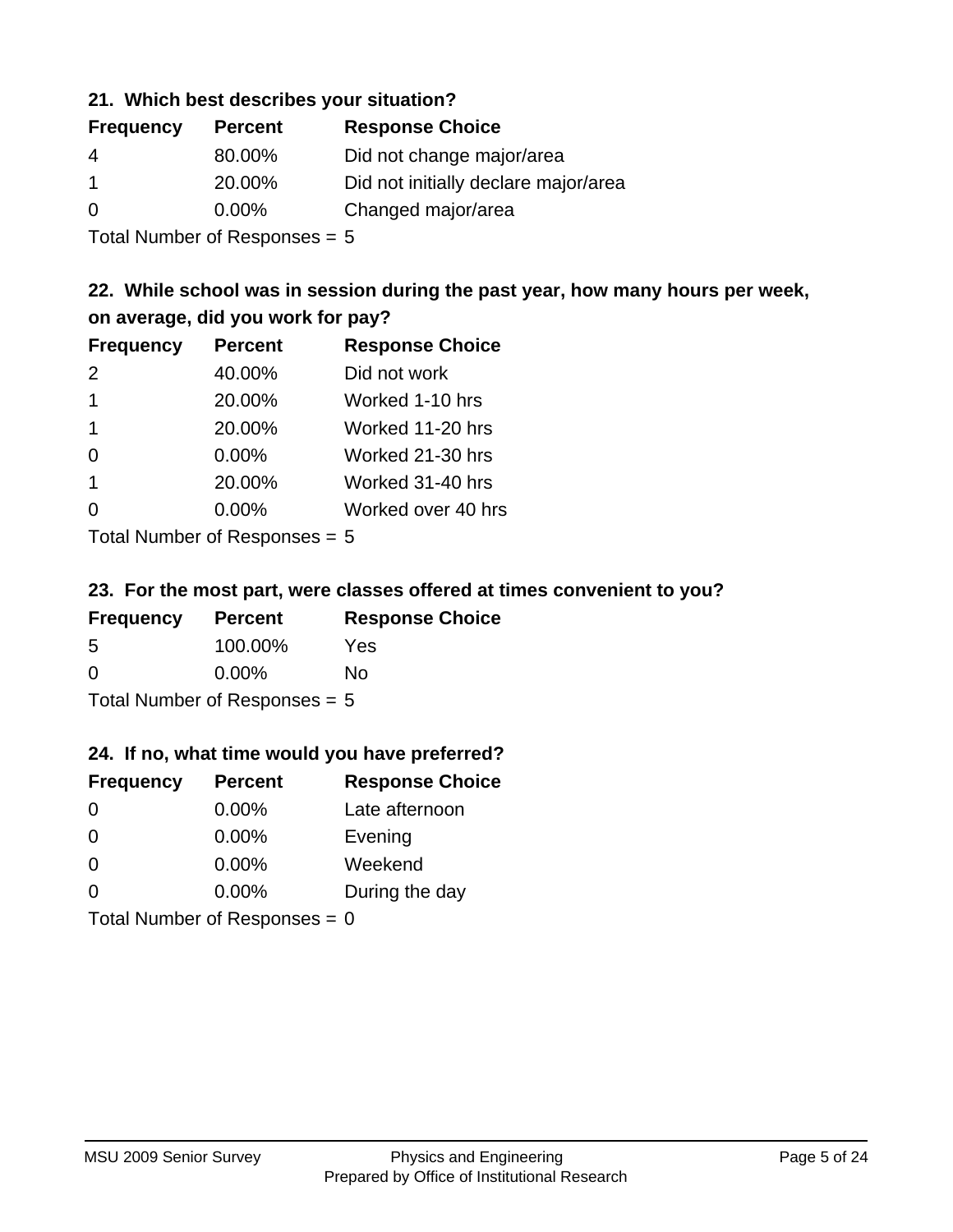## **25. Which best describes the location where you completed the majority of your coursework?**

| <b>Frequency</b> | <b>Percent</b>             | <b>Response Choice</b> |
|------------------|----------------------------|------------------------|
| 5                | 100.00%                    | <b>Murray</b>          |
| $\overline{0}$   | 0.00%                      | Paducah                |
| $\Omega$         | 0.00%                      | Ft. Campbell           |
| $\overline{0}$   | 0.00%                      | Madisonville           |
| $\overline{0}$   | 0.00%                      | Hopkinsville           |
| 0                | 0.00%                      | Henderson              |
| $\overline{0}$   | 0.00%                      | On the Internet        |
| 0                | 0.00%                      | Other                  |
|                  | Total Number of Deepersoon |                        |

Total Number of Responses = 5

## **26. Did you take any online courses while at Murray State?**

| <b>Frequency</b>                | <b>Percent</b> | <b>Response Choice</b> |  |
|---------------------------------|----------------|------------------------|--|
| - 0                             | $0.00\%$       | Yes                    |  |
| -5                              | 100.00%        | No                     |  |
| Total Number of Responses $= 5$ |                |                        |  |

# **27. Did it take you an extra semester or more to complete degree requirements at Murray State?**

| <b>Frequency</b> | <b>Percent</b>            | <b>Response Choice</b> |
|------------------|---------------------------|------------------------|
| 2                | 40.00%                    | Yes                    |
| 3                | 60.00%                    | No                     |
|                  | Total Number of Deepersee |                        |

Total Number of Responses = 5

## **28. If yes, why did it take you an extra semester or more?**

| <b>Frequency</b>              | <b>Percent</b> | <b>Response Choice</b>                                       |
|-------------------------------|----------------|--------------------------------------------------------------|
| $\mathbf 0$                   | $0.00\%$       | Work obligation limited my enrollment.                       |
| $\overline{1}$                | 50.00%         | Family obligations limited my enrollment.                    |
| $\mathbf 0$                   | $0.00\%$       | Tuition and other costs of attendance limited my enrollment. |
| $\mathbf 0$                   | $0.00\%$       | A decision to change majors added to my requirements.        |
| $\mathbf 0$                   | $0.00\%$       | A required course or courses were not offered.               |
| $\overline{0}$                | $0.00\%$       | Credits were lost transferring to Murray State.              |
| $\mathbf{1}$                  | 50.00%         | Other                                                        |
| Total Number of Responses = 2 |                |                                                              |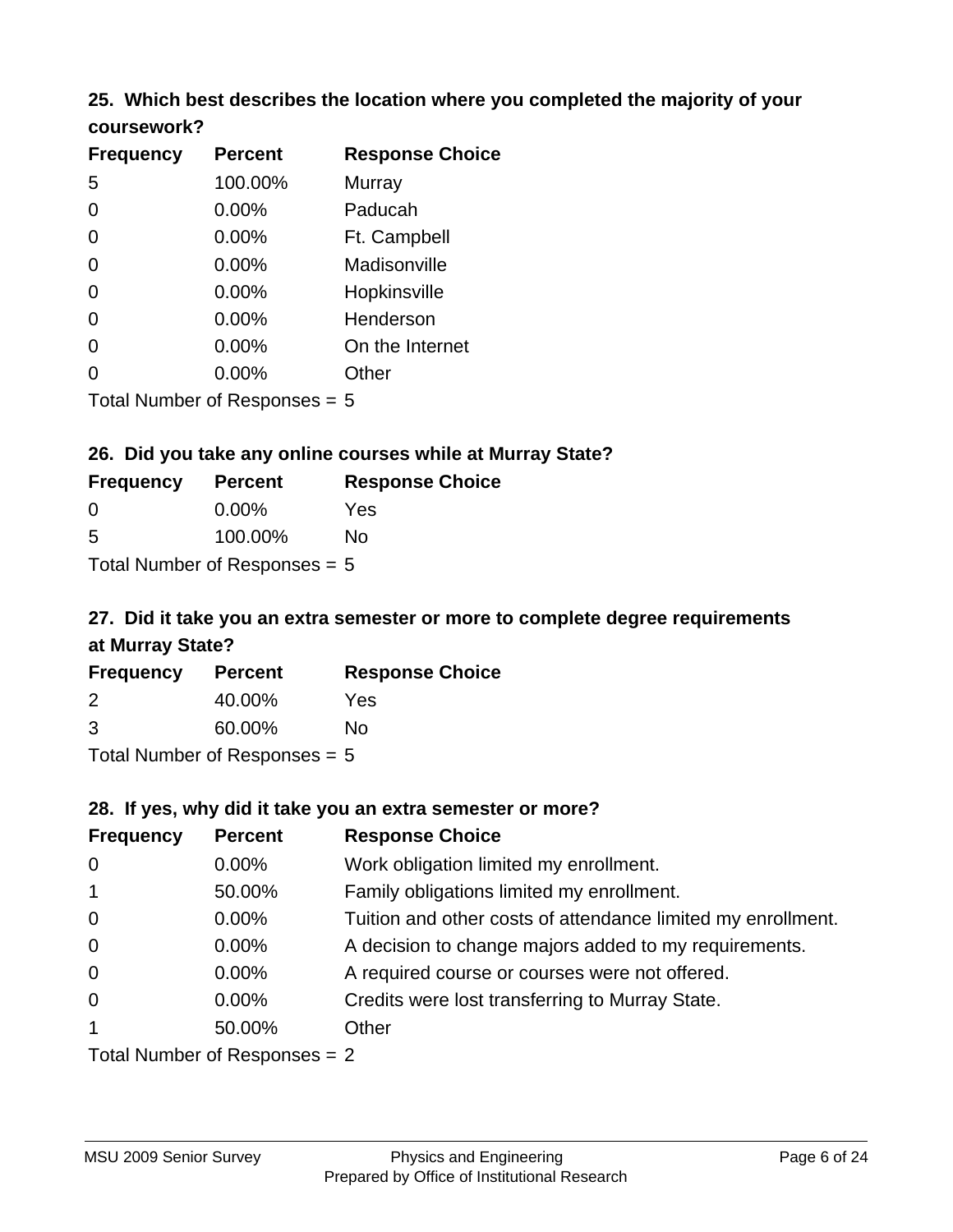# **29. Did you have trouble getting any course(s) you needed while at Murray State?**

| <b>Frequency</b>                | <b>Percent</b> | <b>Response Choice</b> |  |
|---------------------------------|----------------|------------------------|--|
| - 0                             | $0.00\%$       | Yes                    |  |
| -5                              | 100.00%        | Nο                     |  |
| Total Number of Responses $= 5$ |                |                        |  |

## **30. If yes, why did you have trouble getting the course?**

| <b>Frequency</b> | <b>Percent</b> | <b>Response Choice</b>                                |
|------------------|----------------|-------------------------------------------------------|
| $\overline{0}$   | $0.00\%$       | Not offered the semester I needed it.                 |
| $\overline{0}$   | $0.00\%$       | Not offered at hours convenient to my work schedule.  |
| $\overline{0}$   | $0.00\%$       | Not offered at hours suitable for my school schedule. |
| $\overline{0}$   | $0.00\%$       | All course sections were closed.                      |
| $\overline{0}$   | $0.00\%$       | I was unaware of the prerequisites for the course.    |
|                  |                |                                                       |

Total Number of Responses  $= 0$ 

# **31. Which statement best describes your experience with off-campus coop/internship?**

| <b>Frequency</b> | <b>Percent</b>                                                      | <b>Response Choice</b>             |
|------------------|---------------------------------------------------------------------|------------------------------------|
| 3                | 60.00%                                                              | Cannot judge, I did not have one.  |
| $\mathbf 1$      | 20.00%                                                              | My experience was very valuable.   |
| $\mathbf 1$      | 20.00%                                                              | My experience was valuable.        |
| $\Omega$         | $0.00\%$                                                            | My experience was of little value. |
| $\Omega$         | 0.00%                                                               | My experience was of no value.     |
|                  | $T$ at all $\lambda$ become large at $D$ are a second and $\lambda$ |                                    |

Total Number of Responses = 5

# **32. Which statement best describes your experience with on-campus faculty-directed research, scholarly, or creative project?**

| <b>Frequency</b> | <b>Percent</b>              | <b>Response Choice</b>             |
|------------------|-----------------------------|------------------------------------|
| 2                | 40.00%                      | Cannot judge; I did not have one.  |
| 2                | 40.00%                      | My experience was very valuable.   |
| $\mathbf{1}$     | 20.00%                      | My experience was valuable.        |
| $\Omega$         | $0.00\%$                    | My experience was of little value. |
| $\Omega$         | $0.00\%$                    | My experience was of no value.     |
|                  | Total Number of Despanses E |                                    |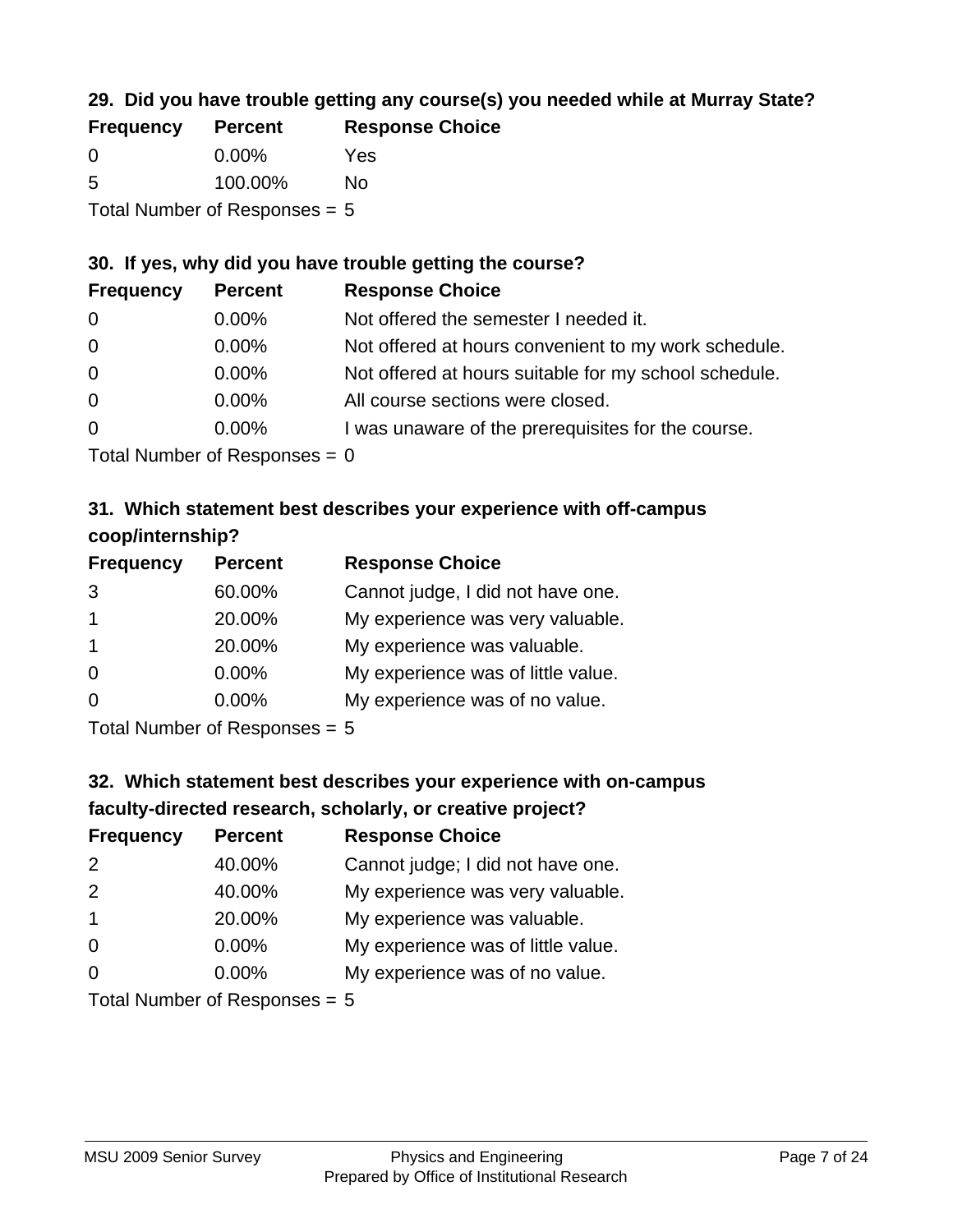#### **33. Which statement best describes your experience with academic advising in your major/area?**

| $\mathbf{u}$ yvu $\mathbf{u}$ yvu $\mathbf{v}$ |                |                                                       |
|------------------------------------------------|----------------|-------------------------------------------------------|
| <b>Frequency</b>                               | <b>Percent</b> | <b>Response Choice</b>                                |
| $\mathbf 1$                                    | 20.00%         | Cannot judge; I did not make use of the opportunity.  |
| $\overline{4}$                                 | 80.00%         | I was satisfied with information my adviser provided. |
| $\overline{0}$                                 | 0.00%          | Advice was inaccurate, incomplete, or misleading.     |
| $\overline{0}$                                 | 0.00%          | My adviser was not available.                         |
|                                                |                |                                                       |

Total Number of Responses = 5

# **For questions 34-48, indicate the extent to which you were satisfied.**

| 34. Class size relative to type of course |  |  |  |  |  |  |  |  |
|-------------------------------------------|--|--|--|--|--|--|--|--|
|-------------------------------------------|--|--|--|--|--|--|--|--|

| <b>Frequency</b>              | <b>Percent</b> | <b>Response Choice</b> |  |  |
|-------------------------------|----------------|------------------------|--|--|
| 4                             | 80.00%         | Very satisfied         |  |  |
| $\Omega$                      | 0.00%          | <b>Satisfied</b>       |  |  |
| -1                            | 20.00%         | <b>Dissatisfied</b>    |  |  |
| $\Omega$                      | $0.00\%$       | Very dissatisfied      |  |  |
| $Total Number of Denonce - E$ |                |                        |  |  |

 $Total$  Number of Responses  $= 5$ 

## **35. Out-of-class availability of faculty**

| <b>Frequency</b> | <b>Percent</b>            | <b>Response Choice</b> |
|------------------|---------------------------|------------------------|
| 4                | 80.00%                    | Very satisfied         |
| $\overline{1}$   | 20.00%                    | Satisfied              |
| 0                | $0.00\%$                  | <b>Dissatisfied</b>    |
| $\Omega$         | $0.00\%$                  | Very dissatisfied      |
|                  | Total Number of Deepensee |                        |

Total Number of Responses = 5

# **36. Effectiveness of your high school preparation for college work**

| <b>Frequency</b> | <b>Percent</b>                         | <b>Response Choice</b> |
|------------------|----------------------------------------|------------------------|
| 3                | 60.00%                                 | Very satisfied         |
| -1               | 20.00%                                 | Satisfied              |
| $\Omega$         | $0.00\%$                               | <b>Dissatisfied</b>    |
|                  | 20.00%                                 | Very dissatisfied      |
|                  | $Total Number of Denonce -\frac{1}{2}$ |                        |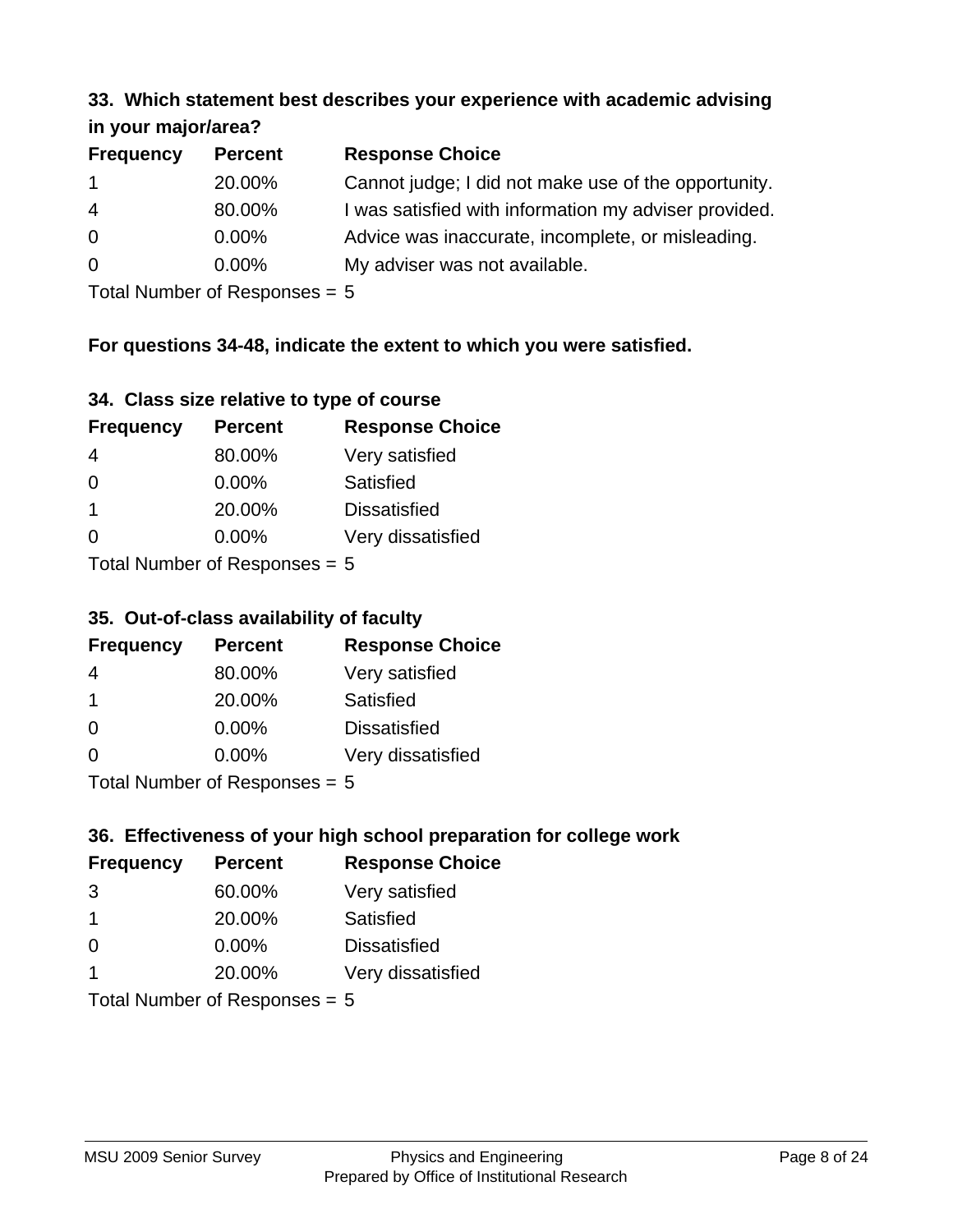# **37. Fairness of faculty in their treatment of individual students**

| <b>Frequency</b> | <b>Percent</b> | <b>Response Choice</b> |
|------------------|----------------|------------------------|
| 4                | 80.00%         | Very satisfied         |
|                  | 20.00%         | Satisfied              |
| $\Omega$         | $0.00\%$       | <b>Dissatisfied</b>    |
| $\Omega$         | 0.00%          | Very dissatisfied      |
|                  |                |                        |

Total Number of Responses = 5

## **38. Overall quality of instruction at Murray State**

| <b>Frequency</b> | <b>Percent</b> | <b>Response Choice</b> |
|------------------|----------------|------------------------|
| 3                | 60.00%         | Very satisfied         |
| $\mathcal{P}$    | 40.00%         | Satisfied              |
| $\Omega$         | 0.00%          | <b>Dissatisfied</b>    |
| ∩                | 0.00%          | Very dissatisfied      |
|                  |                |                        |

Total Number of Responses = 5

# **39. Quality of instruction in University Studies (General Education) courses**

| <b>Frequency</b> | <b>Percent</b>                                                                                                  | <b>Response Choice</b> |
|------------------|-----------------------------------------------------------------------------------------------------------------|------------------------|
|                  | 20.00%                                                                                                          | Very satisfied         |
| 3                | 60.00%                                                                                                          | Satisfied              |
| $\Omega$         | $0.00\%$                                                                                                        | <b>Dissatisfied</b>    |
|                  | 20.00%                                                                                                          | Very dissatisfied      |
|                  | The Little and the Little Communication of the Communication of the Communication of the Communication of the U |                        |

Total Number of Responses = 5

## **40. Quality of instruction in your major**

| <b>Frequency</b> | <b>Percent</b>            | <b>Response Choice</b> |
|------------------|---------------------------|------------------------|
| 4                | 80.00%                    | Very satisfied         |
| -1               | 20.00%                    | Satisfied              |
| $\Omega$         | 0.00%                     | <b>Dissatisfied</b>    |
| $\Omega$         | 0.00%                     | Very dissatisfied      |
|                  | Total Number of Deepersee |                        |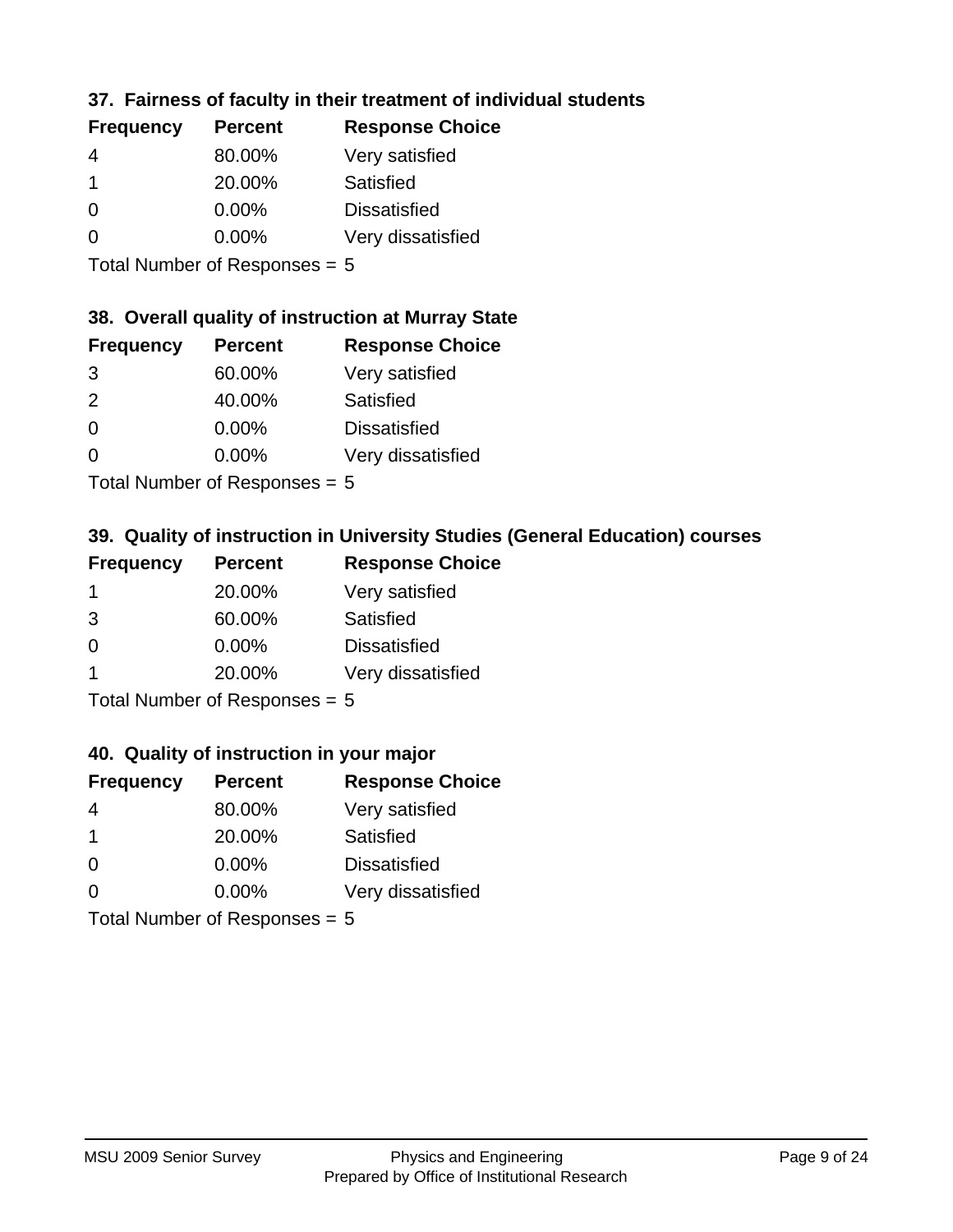# **41. Clarity of program objectives in your major**

| <b>Frequency</b> | <b>Percent</b> | <b>Response Choice</b> |
|------------------|----------------|------------------------|
|                  | 80.00%         | Very satisfied         |
| 1                | 20.00%         | Satisfied              |
| 0                | $0.00\%$       | <b>Dissatisfied</b>    |
|                  | $0.00\%$       | Very dissatisfied      |
|                  |                |                        |

Total Number of Responses = 5

## **42. Intellectual challenge of the academic program**

| <b>Frequency</b> | <b>Percent</b> | <b>Response Choice</b> |
|------------------|----------------|------------------------|
| 4                | 80.00%         | Very satisfied         |
|                  | 20.00%         | Satisfied              |
| $\Omega$         | 0.00%          | <b>Dissatisfied</b>    |
| $\Omega$         | 0.00%          | Very dissatisfied      |
|                  |                |                        |

Total Number of Responses = 5

# **43. Encouragement and information from your major department for employment after graduation**

| <b>Frequency</b> | <b>Percent</b>             | <b>Response Choice</b> |
|------------------|----------------------------|------------------------|
| 3                | 60.00%                     | Very satisfied         |
| 2                | 40.00%                     | Satisfied              |
| $\overline{0}$   | $0.00\%$                   | <b>Dissatisfied</b>    |
| $\Omega$         | $0.00\%$                   | Very dissatisfied      |
|                  | Total Number of Desperance |                        |

Total Number of Responses = 5

# **44. Availability of opportunities to engage in a faculty-mentored research,**

# **scholarly, or creative project in your area of study/interest**

| <b>Frequency</b> | <b>Percent</b> | <b>Response Choice</b> |
|------------------|----------------|------------------------|
| $\mathcal{P}$    | 40.00%         | Very satisfied         |
| $\mathcal{P}$    | 40.00%         | Satisfied              |
|                  | 20.00%         | <b>Dissatisfied</b>    |
| $\Omega$         | 0.00%          | Very dissatisfied      |
|                  |                |                        |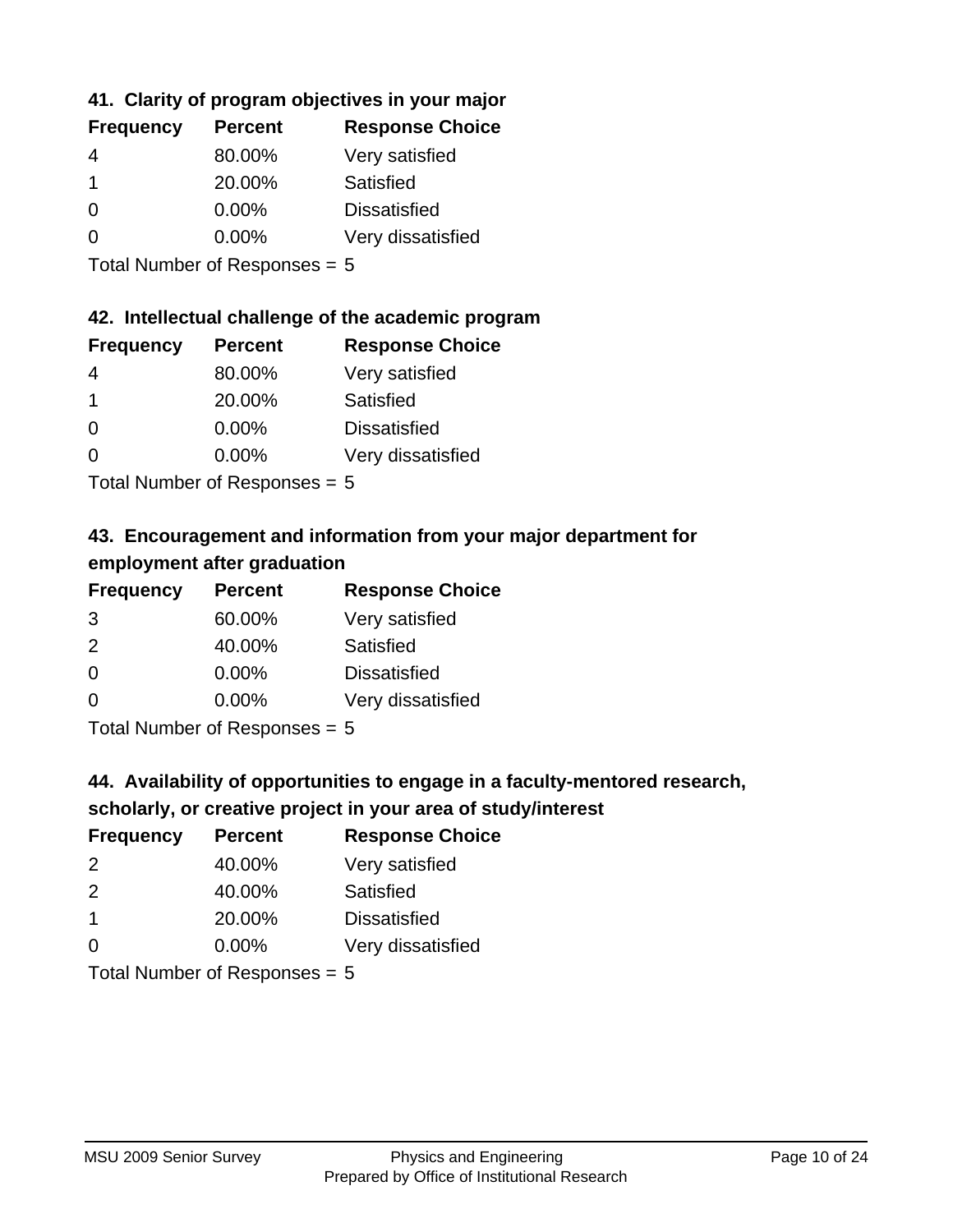## **45. Library hours**

| <b>Frequency</b> | <b>Percent</b> | <b>Response Choice</b> |
|------------------|----------------|------------------------|
| $\mathbf 1$      | 20.00%         | Very satisfied         |
| 3                | 60.00%         | Satisfied              |
| -1               | 20.00%         | <b>Dissatisfied</b>    |
| 0                | $0.00\%$       | Very dissatisfied      |
|                  |                |                        |

Total Number of Responses = 5

## **46. Effectiveness of library personnel in meeting your information needs**

| <b>Frequency</b> | <b>Percent</b> | <b>Response Choice</b> |
|------------------|----------------|------------------------|
| $\mathcal{P}$    | 40.00%         | Very satisfied         |
| $\mathcal{P}$    | 40.00%         | Satisfied              |
|                  | 20.00%         | <b>Dissatisfied</b>    |
| ∩                | $0.00\%$       | Very dissatisfied      |
|                  |                |                        |

Total Number of Responses = 5

## **47. Access to library resources on hand**

| <b>Frequency</b> | <b>Percent</b>                                                     | <b>Response Choice</b> |
|------------------|--------------------------------------------------------------------|------------------------|
| $\mathcal{P}$    | 40.00%                                                             | Very satisfied         |
| $\overline{1}$   | 20.00%                                                             | Satisfied              |
| -1               | 20.00%                                                             | <b>Dissatisfied</b>    |
|                  | 20.00%                                                             | Very dissatisfied      |
|                  | $T$ at all Masseds and $R$ $\sim$ and $\sim$ and $\sim$ and $\sim$ |                        |

Total Number of Responses = 5

## **48. Electronic access to library resources**

| <b>Frequency</b> | <b>Percent</b>            | <b>Response Choice</b> |
|------------------|---------------------------|------------------------|
| $\mathcal{P}$    | 40.00%                    | Very satisfied         |
| -1               | 20.00%                    | Satisfied              |
| 2                | 40.00%                    | <b>Dissatisfied</b>    |
| $\Omega$         | 0.00%                     | Very dissatisfied      |
|                  | Total Number of Deepersee |                        |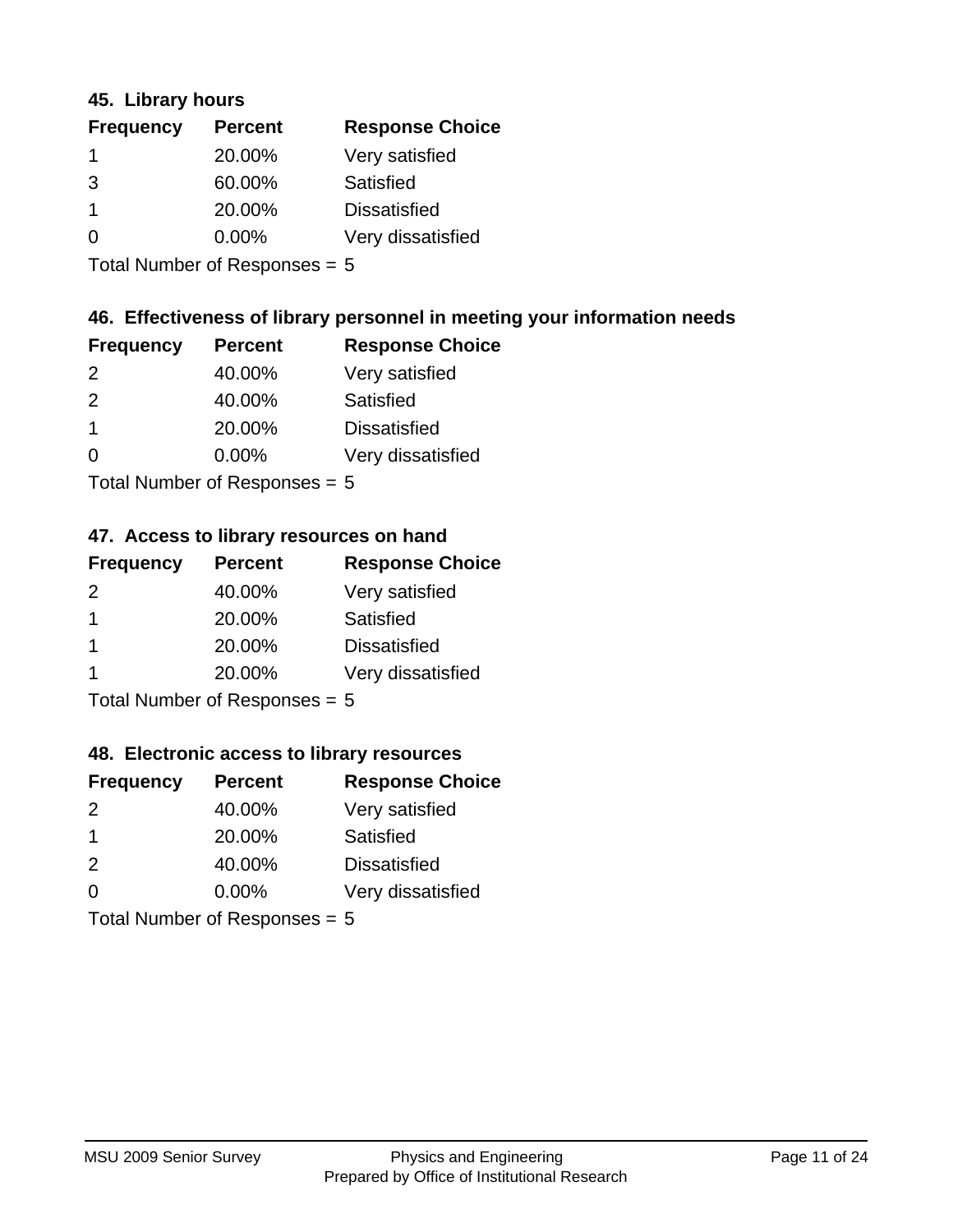**was in helping you achieve these goals. For questions 49-55, please indicate how effective University Studies at MSU** 

# **49. Writing Skills**

| <b>Frequency</b>                | <b>Percent</b> | <b>Response Choice</b> |
|---------------------------------|----------------|------------------------|
| -1                              | 20.00%         | Very effective         |
| 2                               | 40.00%         | Effective              |
| 2                               | 40.00%         | Ineffective            |
| $\Omega$                        | $0.00\%$       | Very ineffective       |
| Total Number of Responses = $5$ |                |                        |

**50. Speaking Skills**

| <b>Frequency</b> | <b>Percent</b>            | <b>Response Choice</b> |
|------------------|---------------------------|------------------------|
| -1               | 20.00%                    | Very effective         |
| 3                | 60.00%                    | Effective              |
| $\overline{1}$   | 20.00%                    | Ineffective            |
| $\Omega$         | 0.00%                     | Very ineffective       |
|                  | Total Number of Desponses |                        |

Total Number of Responses = 5

## **51. Critical Thinking Skills**

| <b>Frequency</b> | <b>Percent</b>             | <b>Response Choice</b> |
|------------------|----------------------------|------------------------|
|                  | 20.00%                     | Very effective         |
| $\mathcal{P}$    | 40.00%                     | Effective              |
| $\mathbf 1$      | 20.00%                     | Ineffective            |
|                  | 20.00%                     | Very ineffective       |
|                  | Tatal Number of Desperance |                        |

Total Number of Responses = 5

# **52. Computer Technology**

| <b>Frequency</b>                | <b>Percent</b> | <b>Response Choice</b> |
|---------------------------------|----------------|------------------------|
| -1                              | 20.00%         | Very effective         |
| $\mathcal{P}$                   | 40.00%         | Effective              |
| $\mathbf 1$                     | 20.00%         | Ineffective            |
| -1                              | 20.00%         | Very ineffective       |
| Total Number of Responses = $5$ |                |                        |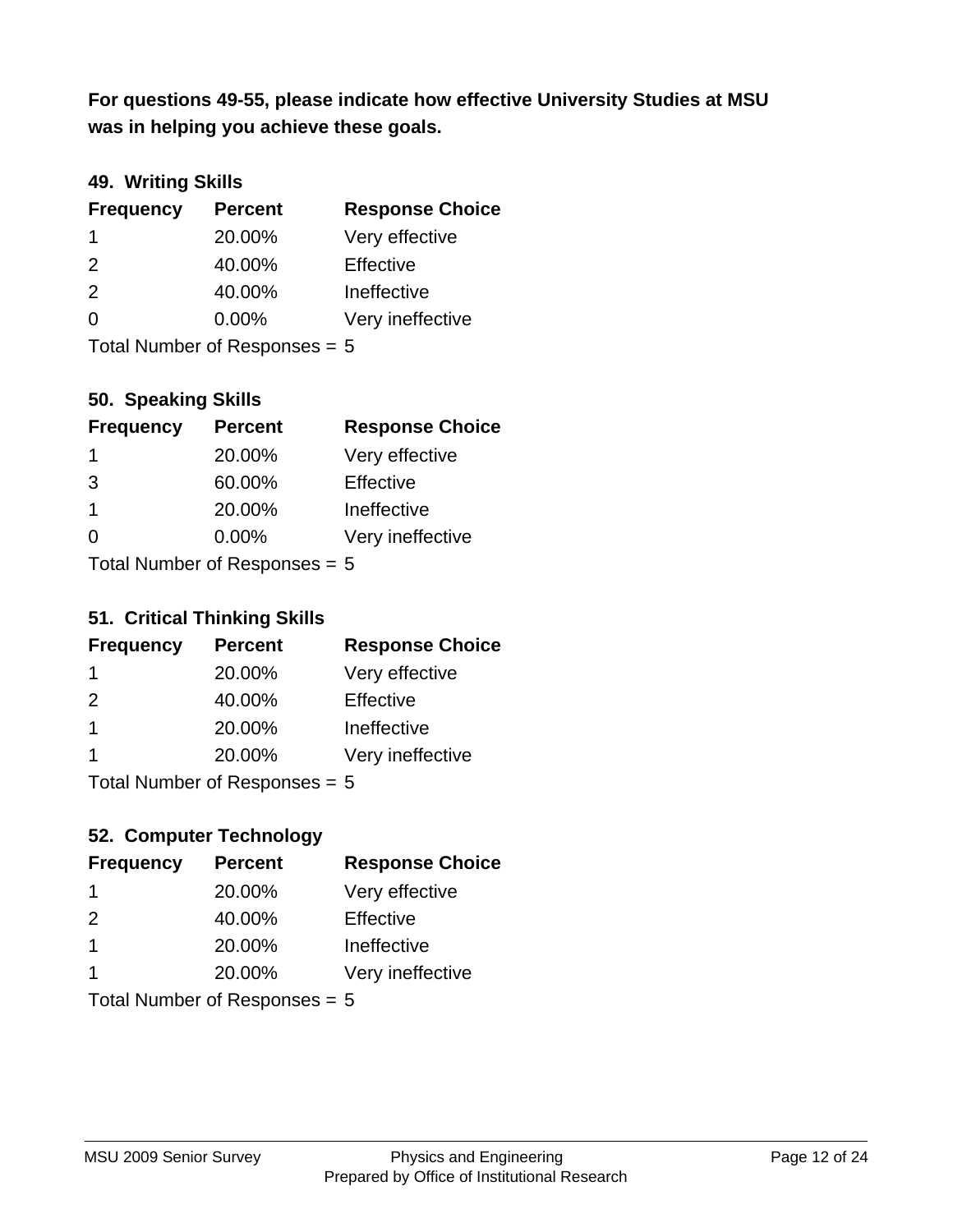# **53. General Knowledge in the liberal arts and sciences**

| <b>Frequency</b> | <b>Percent</b> | <b>Response Choice</b> |
|------------------|----------------|------------------------|
|                  | 20.00%         | Very effective         |
| $\mathcal{P}$    | 40.00%         | Effective              |
|                  | 20.00%         | Ineffective            |
|                  | 20.00%         | Very ineffective       |
|                  |                |                        |

Total Number of Responses = 5

#### **54. International Perspectives**

| <b>Frequency</b> | <b>Percent</b> | <b>Response Choice</b> |
|------------------|----------------|------------------------|
| 1                | 20.00%         | Very effective         |
| 1                | 20.00%         | Effective              |
| $\mathcal{P}$    | 40.00%         | Ineffective            |
| 1                | 20.00%         | Very ineffective       |
|                  |                |                        |

Total Number of Responses = 5

# **55. Stimulation of interest in areas outside your chosen field of study**

| <b>Frequency</b> | <b>Percent</b>             | <b>Response Choice</b> |
|------------------|----------------------------|------------------------|
|                  | 20.00%                     | Very effective         |
| $\mathcal{P}$    | 40.00%                     | Effective              |
| $\overline{1}$   | 20.00%                     | Ineffective            |
|                  | 20.00%                     | Very ineffective       |
|                  | Total Number of Desperance |                        |

Total Number of Responses = 5

# **For questions 56-83, please indicate how satisfactorily the following met your needs**

#### **56. African-American Student Services**

| <b>Frequency</b>                | <b>Percent</b> | <b>Response Choice</b> |
|---------------------------------|----------------|------------------------|
| 5                               | 100.00%        | Did not use            |
| $\Omega$                        | 0.00%          | Very satisfied         |
| $\Omega$                        | 0.00%          | Satisfied              |
| $\Omega$                        | $0.00\%$       | <b>Dissatisfied</b>    |
| $\Omega$                        | 0.00%          | Very dissatisfied      |
| Total Number of Responses = $5$ |                |                        |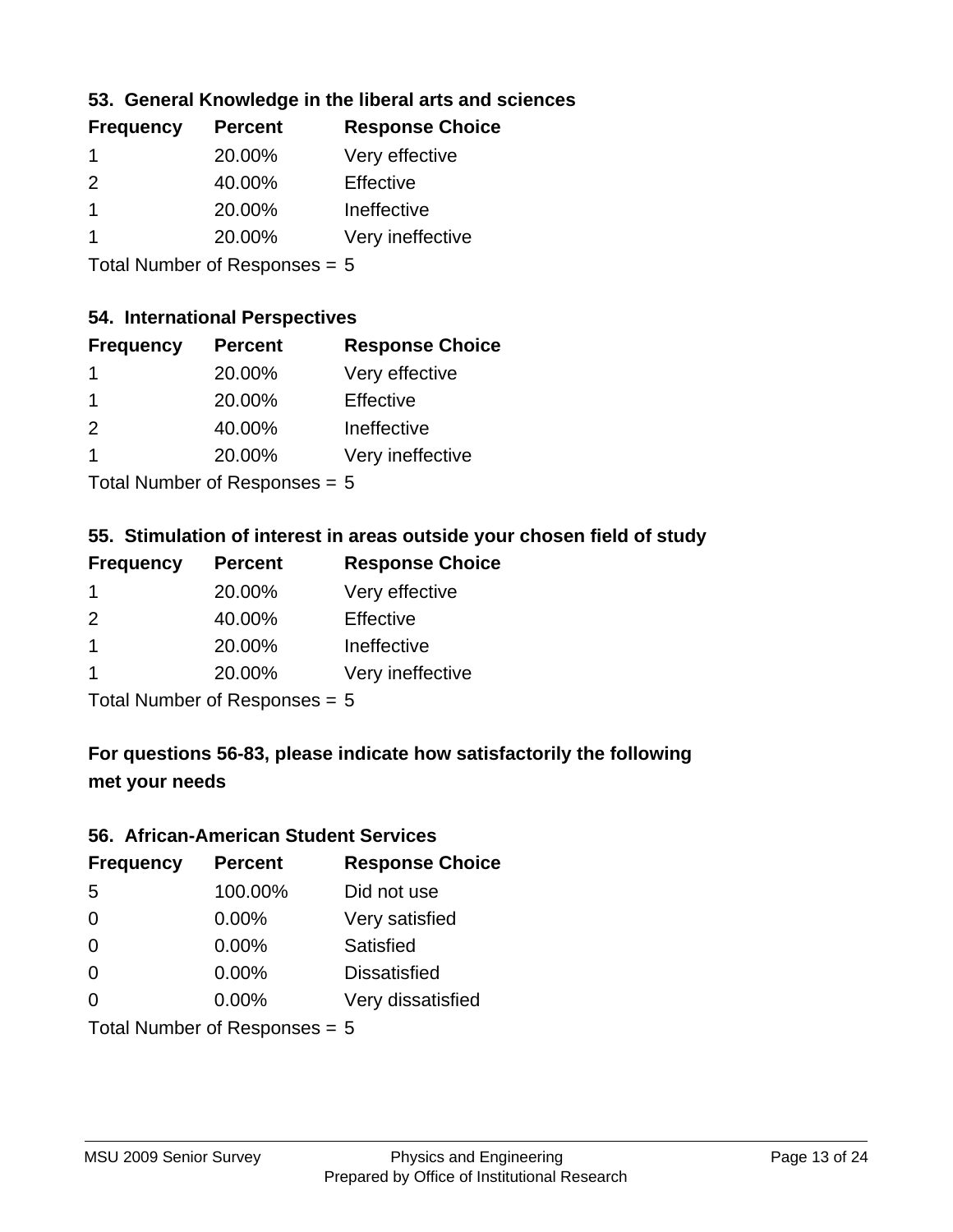## **57. Career Services Office**

| <b>Frequency</b> | <b>Percent</b> | <b>Response Choice</b> |
|------------------|----------------|------------------------|
| .5               | 100.00%        | Did not use            |
| 0                | 0.00%          | Very satisfied         |
| 0                | 0.00%          | <b>Satisfied</b>       |
| 0                | 0.00%          | <b>Dissatisfied</b>    |
|                  | 0.00%          | Very dissatisfied      |
|                  |                |                        |

Total Number of Responses = 5

## **58. Counseling and Testing Center**

| <b>Frequency</b> | <b>Percent</b>             | <b>Response Choice</b> |
|------------------|----------------------------|------------------------|
| -5               | 100.00%                    | Did not use            |
| 0                | 0.00%                      | Very satisfied         |
| $\Omega$         | $0.00\%$                   | <b>Satisfied</b>       |
| $\Omega$         | $0.00\%$                   | <b>Dissatisfied</b>    |
| 0                | $0.00\%$                   | Very dissatisfied      |
|                  | Total Number of Doopengoog |                        |

Total Number of Responses = 5

#### **59. Cultural programming and activities**

| <b>Frequency</b> | <b>Percent</b>            | <b>Response Choice</b> |
|------------------|---------------------------|------------------------|
| 5                | 100.00%                   | Did not use            |
| $\Omega$         | $0.00\%$                  | Very satisfied         |
| $\Omega$         | $0.00\%$                  | Satisfied              |
| $\Omega$         | 0.00%                     | <b>Dissatisfied</b>    |
| $\Omega$         | $0.00\%$                  | Very dissatisfied      |
|                  | Total Number of DoEROR 0. |                        |

I otal Number of Responses  $= 5$ 

## **60. E-study courses**

| <b>Frequency</b>              | <b>Percent</b> | <b>Response Choice</b> |
|-------------------------------|----------------|------------------------|
| 3                             | 60.00%         | Did not use            |
| 2                             | 40.00%         | Very satisfied         |
| $\Omega$                      | 0.00%          | Satisfied              |
| $\Omega$                      | $0.00\%$       | <b>Dissatisfied</b>    |
| $\Omega$                      | $0.00\%$       | Very dissatisfied      |
| Total Number of Responses = 5 |                |                        |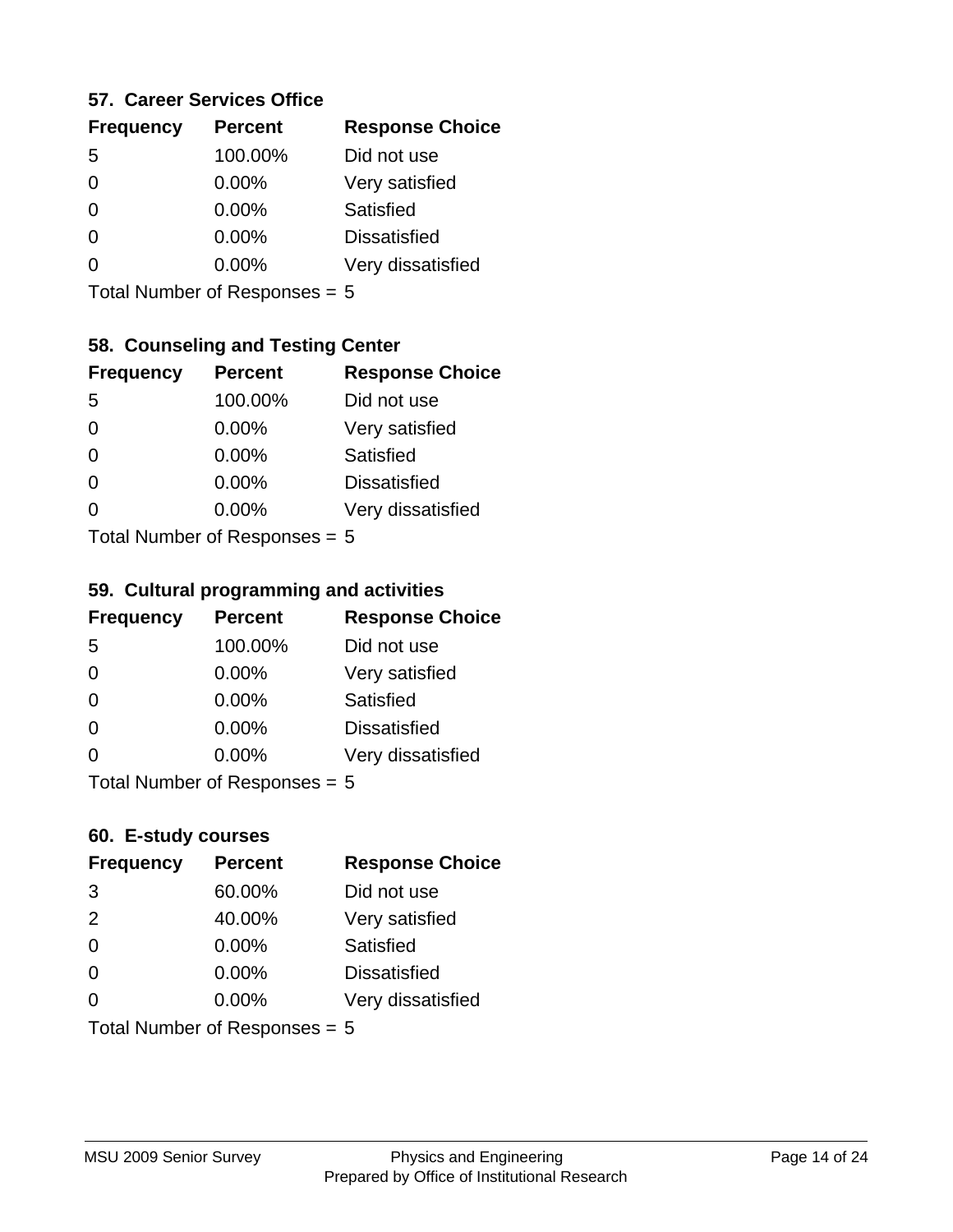#### **61. Food Services**

| <b>Frequency</b> | <b>Percent</b> | <b>Response Choice</b> |
|------------------|----------------|------------------------|
| $\mathcal{P}$    | 40.00%         | Did not use            |
|                  | 20.00%         | Very satisfied         |
|                  | 20.00%         | Satisfied              |
| 0                | $0.00\%$       | <b>Dissatisfied</b>    |
|                  | 20.00%         | Very dissatisfied      |
|                  |                |                        |

Total Number of Responses = 5

# **62. Greek life and activities**

| <b>Frequency</b>                | <b>Percent</b> | <b>Response Choice</b> |
|---------------------------------|----------------|------------------------|
| 5                               | 100.00%        | Did not use            |
| $\Omega$                        | 0.00%          | Very satisfied         |
| $\Omega$                        | 0.00%          | Satisfied              |
| $\Omega$                        | 0.00%          | <b>Dissatisfied</b>    |
| O                               | $0.00\%$       | Very dissatisfied      |
| Total Number of Responses = $5$ |                |                        |

**63. Health Services**

| <b>Frequency</b> | <b>Percent</b>            | <b>Response Choice</b> |
|------------------|---------------------------|------------------------|
| 4                | 80.00%                    | Did not use            |
| 0                | $0.00\%$                  | Very satisfied         |
| $\overline{1}$   | 20.00%                    | Satisfied              |
| $\Omega$         | 0.00%                     | <b>Dissatisfied</b>    |
| $\Omega$         | 0.00%                     | Very dissatisfied      |
|                  | Total Number of Despasses |                        |

Total Number of Responses = 5

## **64. Honor Societies/Departmental Clubs/Special Interest Organizations**

| <b>Frequency</b>              | <b>Percent</b> | <b>Response Choice</b> |
|-------------------------------|----------------|------------------------|
| 4                             | 80.00%         | Did not use            |
| $\mathbf 1$                   | 20.00%         | Very satisfied         |
| $\Omega$                      | 0.00%          | Satisfied              |
| $\Omega$                      | 0.00%          | <b>Dissatisfied</b>    |
| 0                             | 0.00%          | Very dissatisfied      |
| Total Number of Responses = 5 |                |                        |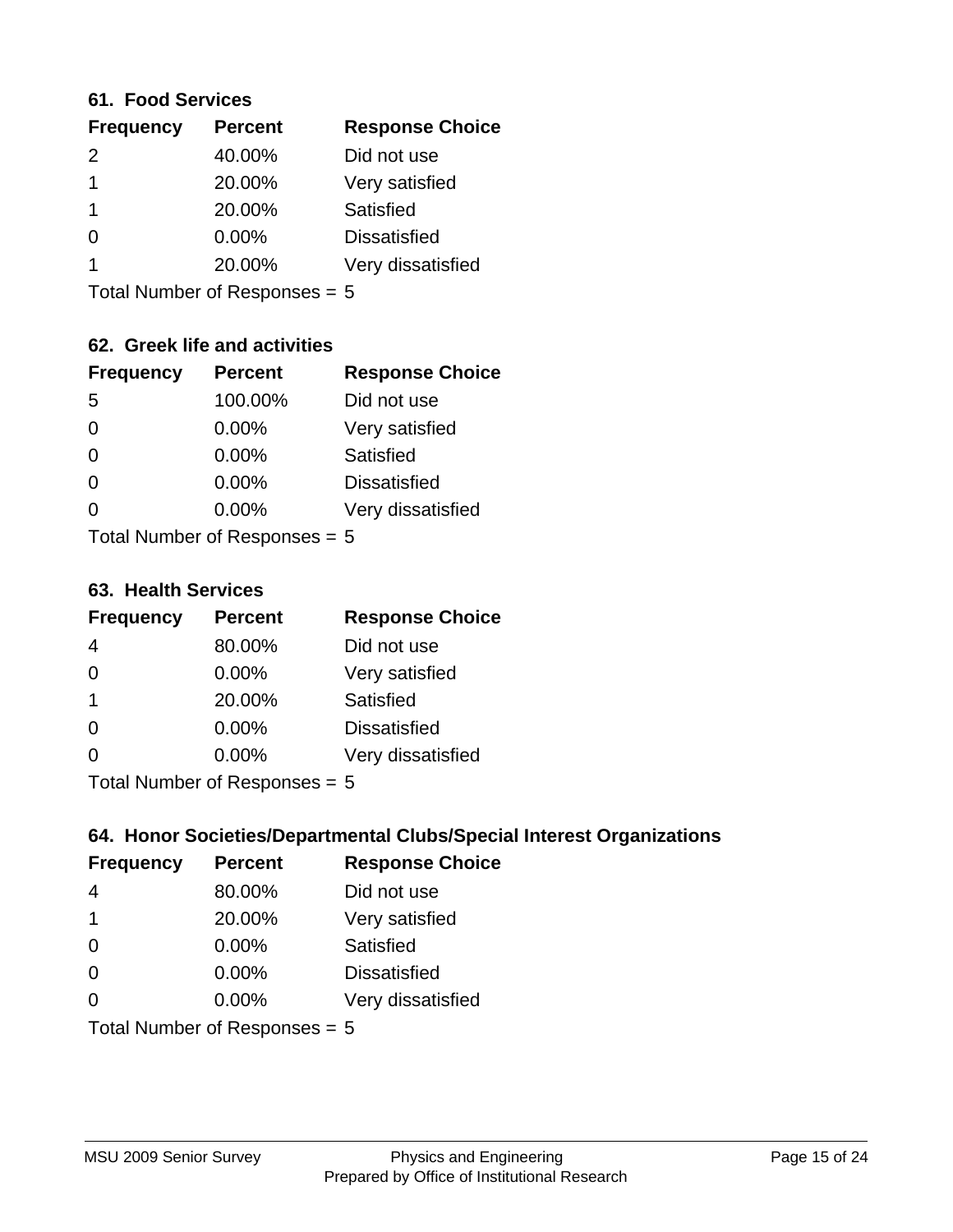## **65. International Programs and activities**

| <b>Frequency</b> | <b>Percent</b> | <b>Response Choice</b> |
|------------------|----------------|------------------------|
|                  | 80.00%         | Did not use            |
| 0                | $0.00\%$       | Very satisfied         |
| 1                | 20.00%         | Satisfied              |
|                  | $0.00\%$       | <b>Dissatisfied</b>    |
|                  | $0.00\%$       | Very dissatisfied      |
|                  |                |                        |

Total Number of Responses = 5

# **66. International student support services**

| <b>Frequency</b>          | <b>Percent</b> | <b>Response Choice</b> |
|---------------------------|----------------|------------------------|
|                           | 80.00%         | Did not use            |
| 0                         | 0.00%          | Very satisfied         |
| 1                         | 20.00%         | <b>Satisfied</b>       |
| 0                         | 0.00%          | <b>Dissatisfied</b>    |
| $\Omega$                  | 0.00%          | Very dissatisfied      |
| Total Number of Desponses |                |                        |

Total Number of Responses = 5

#### **67. Intramural Sports and Recreation**

| <b>Frequency</b> | <b>Percent</b>                  | <b>Response Choice</b> |
|------------------|---------------------------------|------------------------|
| 3                | 60.00%                          | Did not use            |
| 2                | 40.00%                          | Very satisfied         |
| $\Omega$         | $0.00\%$                        | <b>Satisfied</b>       |
| $\Omega$         | 0.00%                           | <b>Dissatisfied</b>    |
| $\Omega$         | $0.00\%$                        | Very dissatisfied      |
|                  | $Total$ Number of Despasses $-$ |                        |

Total Number of Responses = 5

# **68. Lowry Center/Community College**

| <b>Frequency</b> | <b>Percent</b>                  | <b>Response Choice</b> |
|------------------|---------------------------------|------------------------|
| 5                | 100.00%                         | Did not use            |
| $\Omega$         | 0.00%                           | Very satisfied         |
| $\Omega$         | 0.00%                           | Satisfied              |
| $\Omega$         | $0.00\%$                        | <b>Dissatisfied</b>    |
| $\Omega$         | 0.00%                           | Very dissatisfied      |
|                  | Total Number of Responses = $5$ |                        |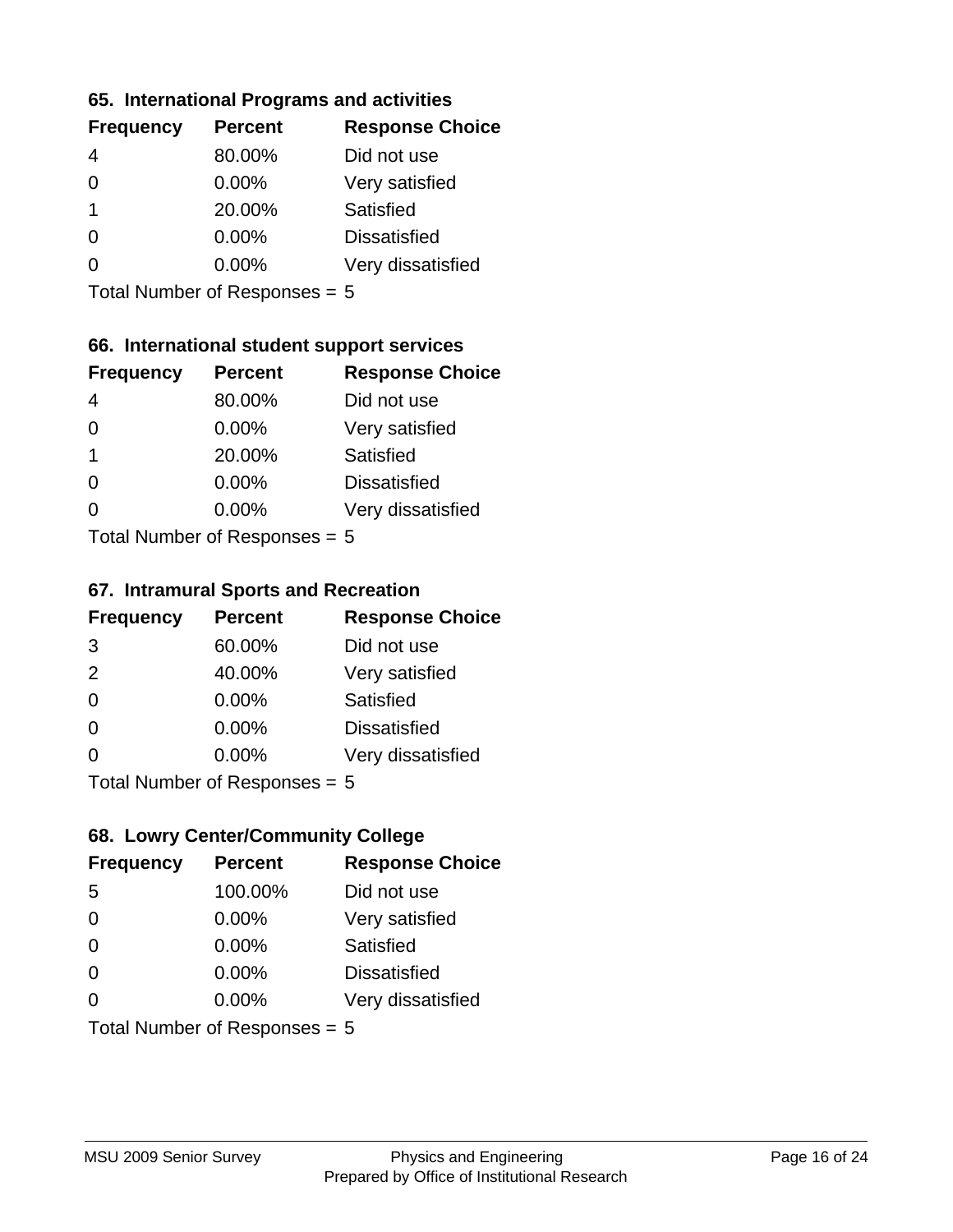# **69. Library**

| <b>Frequency</b> | <b>Percent</b> | <b>Response Choice</b> |
|------------------|----------------|------------------------|
|                  | 20.00%         | Did not use            |
|                  | 20.00%         | Very satisfied         |
| $\mathcal{P}$    | 40.00%         | Satisfied              |
|                  | 20.00%         | <b>Dissatisfied</b>    |
| O                | $0.00\%$       | Very dissatisfied      |
|                  |                |                        |

Total Number of Responses = 5

# **70. MAP Report**

| <b>Frequency</b>                | <b>Percent</b> | <b>Response Choice</b> |
|---------------------------------|----------------|------------------------|
| 1                               | 20.00%         | Did not use            |
| 2                               | 40.00%         | Very satisfied         |
| $\mathbf{1}$                    | 20.00%         | Satisfied              |
| $\Omega$                        | 0.00%          | <b>Dissatisfied</b>    |
| 1                               | 20.00%         | Very dissatisfied      |
| Total Number of Responses = $5$ |                |                        |

#### **71. MSU Web site**

| <b>Frequency</b>                | <b>Percent</b> | <b>Response Choice</b> |
|---------------------------------|----------------|------------------------|
| -1                              | 20.00%         | Did not use            |
| $\Omega$                        | 0.00%          | Very satisfied         |
| $\overline{4}$                  | 80.00%         | Satisfied              |
| $\Omega$                        | 0.00%          | <b>Dissatisfied</b>    |
| ∩                               | 0.00%          | Very dissatisfied      |
| Total Number of Responses = $5$ |                |                        |

# **72. NCAA Sports**

| <b>Frequency</b> | <b>Percent</b>                  | <b>Response Choice</b> |
|------------------|---------------------------------|------------------------|
| 3                | 60.00%                          | Did not use            |
| $\Omega$         | 0.00%                           | Very satisfied         |
| $\overline{1}$   | 20.00%                          | <b>Satisfied</b>       |
| $\overline{1}$   | 20.00%                          | <b>Dissatisfied</b>    |
| $\Omega$         | 0.00%                           | Very dissatisfied      |
|                  | Total Number of Responses = $5$ |                        |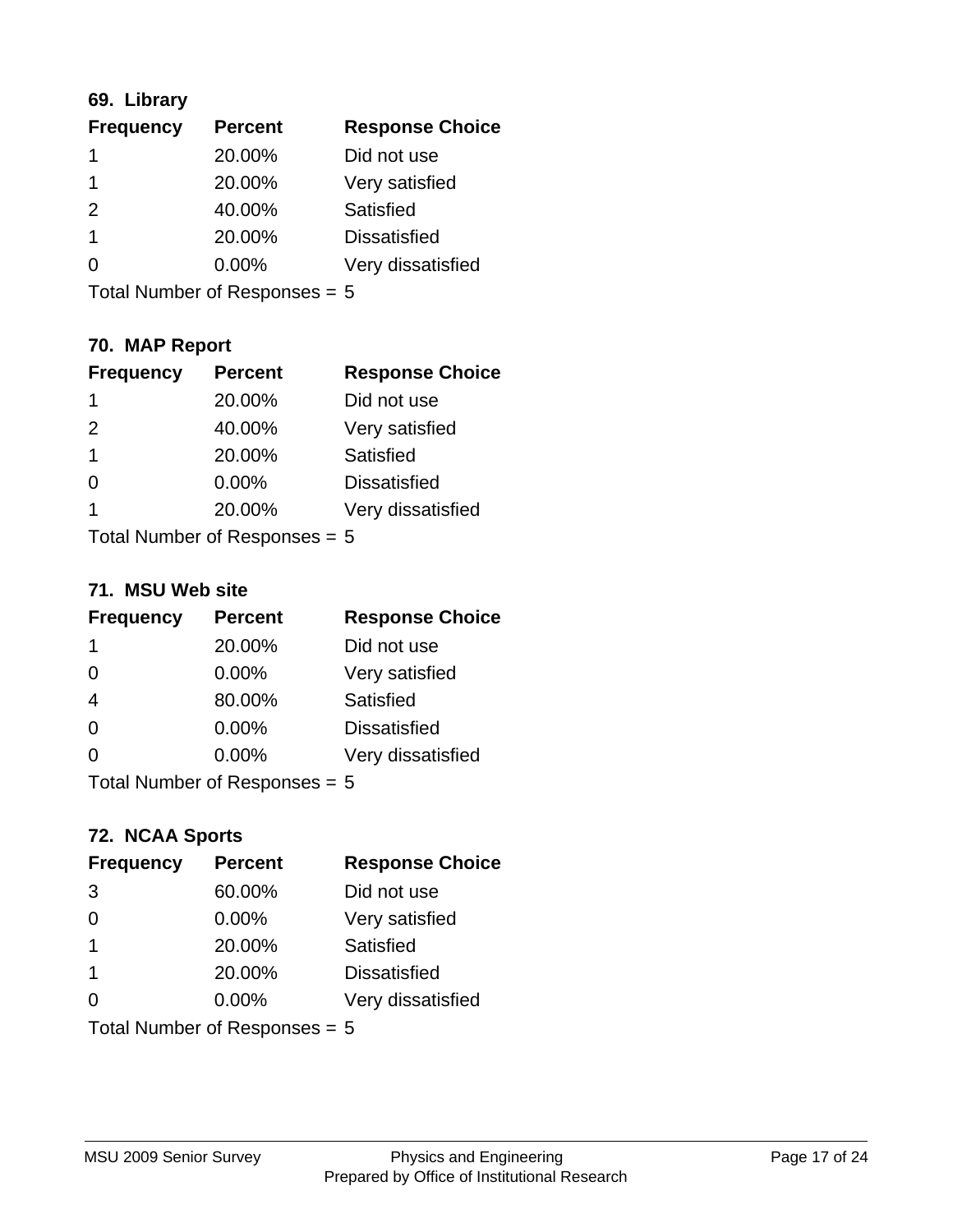## **73. Online courses that are not e-study**

| <b>Percent</b> | <b>Response Choice</b> |
|----------------|------------------------|
| 100.00%        | Did not use            |
| 0.00%          | Very satisfied         |
| $0.00\%$       | Satisfied              |
| $0.00\%$       | <b>Dissatisfied</b>    |
| $0.00\%$       | Very dissatisfied      |
|                |                        |

Total Number of Responses = 5

# **74. Racer Touch Registration**

| <b>Frequency</b> | <b>Percent</b>            | <b>Response Choice</b> |
|------------------|---------------------------|------------------------|
| 1                | 20.00%                    | Did not use            |
| $\Omega$         | 0.00%                     | Very satisfied         |
| 3                | 60.00%                    | <b>Satisfied</b>       |
| 1                | 20.00%                    | <b>Dissatisfied</b>    |
| O                | 0.00%                     | Very dissatisfied      |
|                  | Tatal Number of Despenses |                        |

Total Number of Responses = 5

## **75. Residential College programming and activities**

| <b>Frequency</b> | <b>Percent</b>              | <b>Response Choice</b> |
|------------------|-----------------------------|------------------------|
| 4                | 80.00%                      | Did not use            |
| $\Omega$         | $0.00\%$                    | Very satisfied         |
| $\overline{1}$   | 20.00%                      | Satisfied              |
| $\Omega$         | 0.00%                       | <b>Dissatisfied</b>    |
| $\Omega$         | 0.00%                       | Very dissatisfied      |
|                  | Total Number of Despanses E |                        |

Total Number of Responses = 5

# **76. Scholarships/grants/student employment**

| <b>Frequency</b>              | <b>Percent</b> | <b>Response Choice</b> |
|-------------------------------|----------------|------------------------|
| 1                             | 20.00%         | Did not use            |
| $\Omega$                      | 0.00%          | Very satisfied         |
| 3                             | 60.00%         | Satisfied              |
| $\mathbf{1}$                  | 20.00%         | <b>Dissatisfied</b>    |
| 0                             | $0.00\%$       | Very dissatisfied      |
| Total Number of Responses = 5 |                |                        |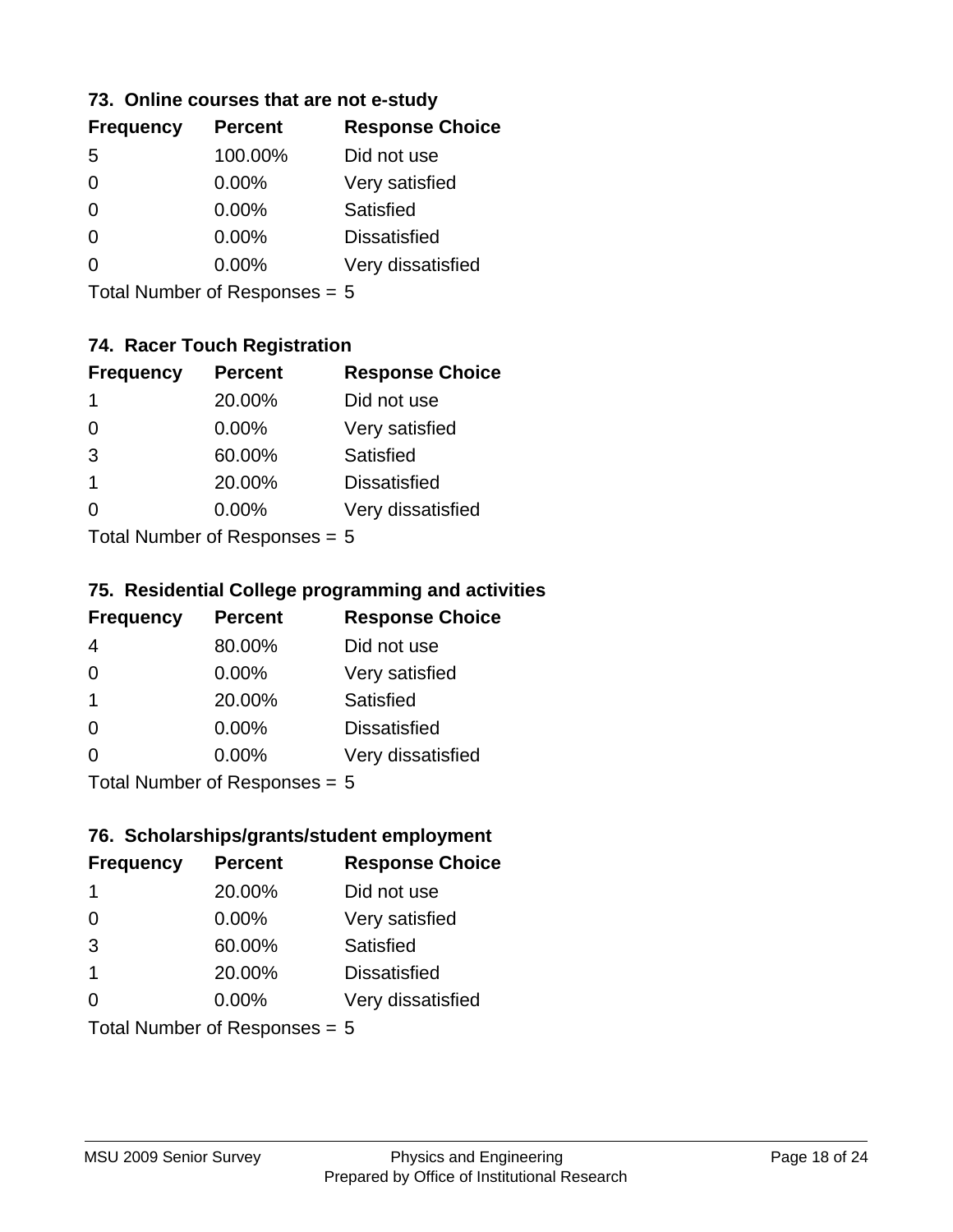## **77. Security Services**

| <b>Frequency</b> | <b>Percent</b> | <b>Response Choice</b> |
|------------------|----------------|------------------------|
| 4                | 80.00%         | Did not use            |
| 0                | 0.00%          | Very satisfied         |
|                  | 20.00%         | Satisfied              |
| 0                | $0.00\%$       | <b>Dissatisfied</b>    |
|                  | $0.00\%$       | Very dissatisfied      |
|                  |                |                        |

Total Number of Responses = 5

# **78. Services for non-traditional students**

| <b>Frequency</b>          | <b>Percent</b> | <b>Response Choice</b> |
|---------------------------|----------------|------------------------|
| -5                        | 100.00%        | Did not use            |
| 0                         | 0.00%          | Very satisfied         |
| $\Omega$                  | 0.00%          | <b>Satisfied</b>       |
| $\Omega$                  | $0.00\%$       | <b>Dissatisfied</b>    |
| 0                         | 0.00%          | Very dissatisfied      |
| Total Number of Desponses |                |                        |

Total Number of Responses = 5

# **79. Student Support Services (Trio)**

| <b>Frequency</b> | <b>Percent</b>              | <b>Response Choice</b> |
|------------------|-----------------------------|------------------------|
| 5                | 100.00%                     | Did not use            |
| $\Omega$         | 0.00%                       | Very satisfied         |
| $\Omega$         | 0.00%                       | Satisfied              |
| $\Omega$         | 0.00%                       | <b>Dissatisfied</b>    |
| $\Omega$         | 0.00%                       | Very dissatisfied      |
|                  | Total Number of Despanses E |                        |

Total Number of Responses = 5

## **80. Student PIN System**

| <b>Frequency</b> | <b>Percent</b>                | <b>Response Choice</b> |
|------------------|-------------------------------|------------------------|
| -1               | 20.00%                        | Did not use            |
| $\Omega$         | 0.00%                         | Very satisfied         |
| $\overline{4}$   | 80.00%                        | Satisfied              |
| $\Omega$         | $0.00\%$                      | <b>Dissatisfied</b>    |
| $\Omega$         | 0.00%                         | Very dissatisfied      |
|                  | Total Number of Responses = 5 |                        |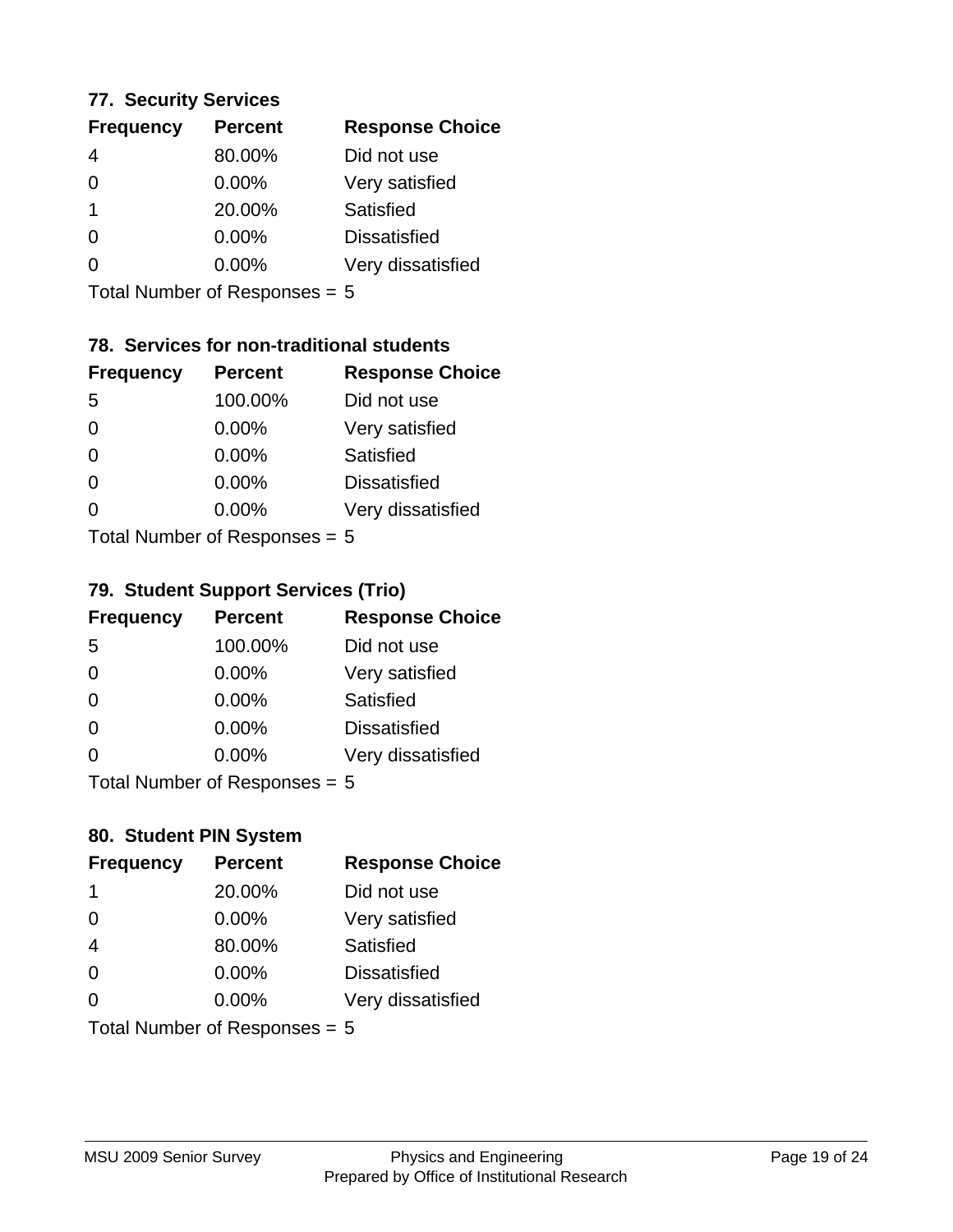# **81. Student Records/Transcript Services**

| <b>Percent</b> | <b>Response Choice</b> |
|----------------|------------------------|
| 20.00%         | Did not use            |
| $0.00\%$       | Very satisfied         |
| 80.00%         | Satisfied              |
| 0.00%          | <b>Dissatisfied</b>    |
| $0.00\%$       | Very dissatisfied      |
|                |                        |

Total Number of Responses = 5

# **82. Computer and Internet access for study and research needs**

| <b>Frequency</b> | <b>Percent</b>                                                                                                                                                                                                                 | <b>Response Choice</b> |
|------------------|--------------------------------------------------------------------------------------------------------------------------------------------------------------------------------------------------------------------------------|------------------------|
| -1               | 20.00%                                                                                                                                                                                                                         | Did not use            |
| $\Omega$         | 0.00%                                                                                                                                                                                                                          | Very satisfied         |
| $\overline{4}$   | 80.00%                                                                                                                                                                                                                         | Satisfied              |
| $\Omega$         | 0.00%                                                                                                                                                                                                                          | <b>Dissatisfied</b>    |
| $\Omega$         | 0.00%                                                                                                                                                                                                                          | Very dissatisfied      |
|                  | The HI district the contract of the contract of the contract of the contract of the contract of the contract of the contract of the contract of the contract of the contract of the contract of the contract of the contract o |                        |

Total Number of Responses = 5

## **83. Women's Center**

| <b>Frequency</b> | <b>Percent</b>                                                                                                                   | <b>Response Choice</b> |
|------------------|----------------------------------------------------------------------------------------------------------------------------------|------------------------|
| -5               | 100.00%                                                                                                                          | Did not use            |
| $\Omega$         | 0.00%                                                                                                                            | Very satisfied         |
| $\Omega$         | $0.00\%$                                                                                                                         | <b>Satisfied</b>       |
| $\Omega$         | $0.00\%$                                                                                                                         | <b>Dissatisfied</b>    |
| 0                | 0.00%                                                                                                                            | Very dissatisfied      |
|                  | $\tau$ . $\tau$ . In the set of $\tau$ , $\tau$ , $\tau$ , $\tau$ , $\tau$ , $\tau$ , $\tau$ , $\tau$ , $\tau$ , $\tau$ , $\tau$ |                        |

Total Number of Responses = 5

## **84. To what extent did you participate in Residential College activities?**

| <b>Frequency</b> | <b>Percent</b>                  | <b>Response Choice</b> |
|------------------|---------------------------------|------------------------|
| 4                | 80.00%                          | Did not participate    |
| $\Omega$         | 0.00%                           | Frequently             |
| $\mathbf 1$      | 20.00%                          | Occasionally           |
| $\Omega$         | 0.00%                           | Seldom                 |
|                  | Total Number of Responses = $5$ |                        |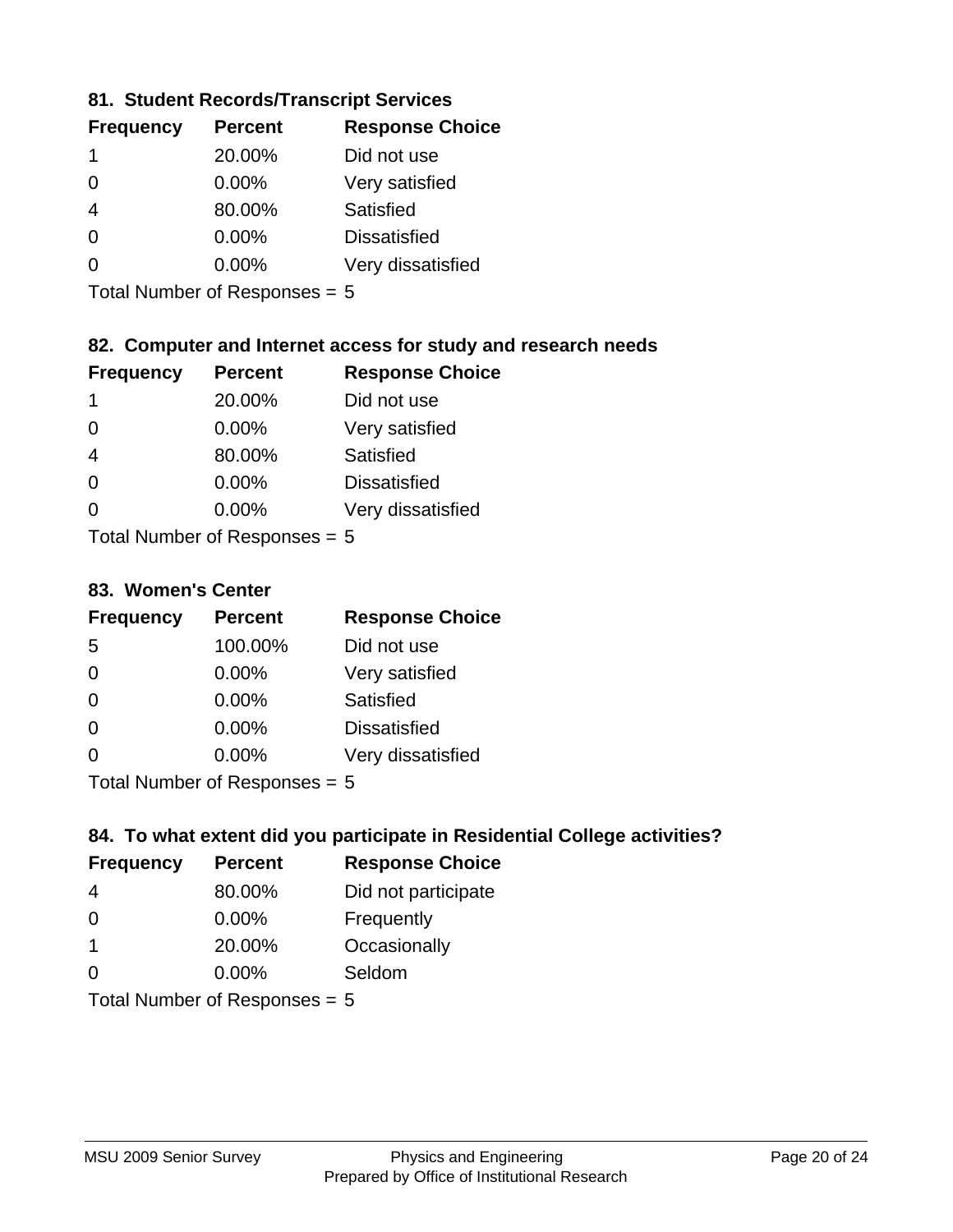| <b>Frequency</b> | <b>Percent</b> | <b>Response Choice</b>                 |
|------------------|----------------|----------------------------------------|
| 3                | 60.00%         | Not familiar with Residential Colleges |
| $\overline{0}$   | 0.00%          | Very positive                          |
|                  | 20.00%         | <b>Positive</b>                        |
|                  | 20.00%         | <b>Negative</b>                        |
| 0                | $0.00\%$       | Very negative                          |
|                  |                |                                        |

**85. Which phrase best describes your opinion of Residential Colleges?**

Total Number of Responses = 5

## **Questions 86-95**

**University Graduate." Please indicate how effective your MSU experience was in The University has formulated ten desired "Characteristics of the Murray State enhancing your abilities in each area.**

**86. Engage in mature, independent and creative thought and express that thought effectively in oral and written communication;**

| <b>Percent</b> | <b>Response Choice</b> |
|----------------|------------------------|
| 60.00%         | Very effective         |
| 40.00%         | Effective              |
| 0.00%          | Ineffective            |
| $0.00\%$       | Very ineffective       |
|                |                        |

Total Number of Responses = 5

**87. Understand and apply the critical and scientific methodologies that** 

**academic disciplines employ to discover knowledge and ascertain its validity;**

| <b>Frequency</b> | <b>Percent</b> | <b>Response Choice</b> |
|------------------|----------------|------------------------|
| 3                | 60.00%         | Very effective         |
| $\mathcal{P}$    | 40.00%         | Effective              |
| $\Omega$         | 0.00%          | Ineffective            |
| ∩                | 0.00%          | Very ineffective       |
|                  |                |                        |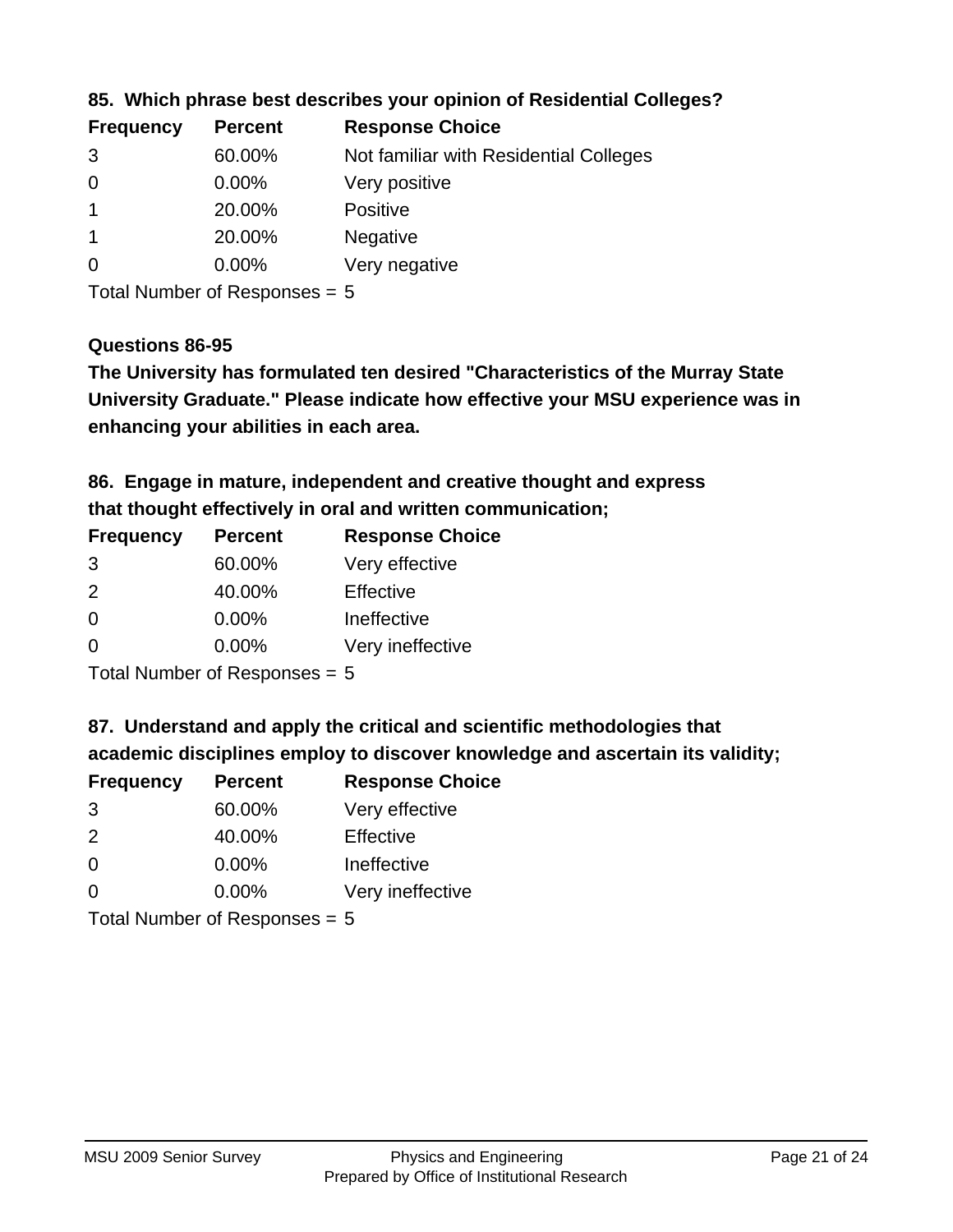# **88. Apply sound standards of information gathering, analysis and**

| evaluation to reach logical decisions; |  |
|----------------------------------------|--|
|----------------------------------------|--|

| <b>Frequency</b> | <b>Percent</b> | <b>Response Choice</b> |
|------------------|----------------|------------------------|
| 3                | 60.00%         | Very effective         |
| $\mathcal{P}$    | 40.00%         | Effective              |
| ∩                | 0.00%          | Ineffective            |
|                  | $0.00\%$       | Very ineffective       |

Total Number of Responses = 5

# **89. Understand the roles and applications of science and technology in the solution of the problems of a changing world;**

| <b>Frequency</b> | <b>Percent</b> | <b>Response Choice</b> |
|------------------|----------------|------------------------|
| 4                | 80.00%         | Very effective         |
| $\mathbf 1$      | 20.00%         | Effective              |
| $\Omega$         | 0.00%          | Ineffective            |
| $\Omega$         | 0.00%          | Very ineffective       |
|                  |                |                        |

Total Number of Responses = 5

# **90. Demonstrate a critical understanding of the world's historical, literary, philosophical, and artistic traditions;**

| <b>Frequency</b> | <b>Percent</b> | <b>Response Choice</b> |
|------------------|----------------|------------------------|
| $\mathcal{P}$    | 40.00%         | Very effective         |
| $\mathbf 1$      | 20.00%         | Effective              |
| 2                | 40.00%         | Ineffective            |
| $\Omega$         | 0.00%          | Very ineffective       |
|                  |                |                        |

Total Number of Responses = 5

# **91. Understand the dynamics of cultural diversity, of competing economic and political systems, and of complex moral and ethical issues;**

| <b>Frequency</b>                | <b>Percent</b> | <b>Response Choice</b> |
|---------------------------------|----------------|------------------------|
| 2                               | 40.00%         | Very effective         |
| $\mathcal{P}$                   | 40.00%         | Effective              |
| $\overline{1}$                  | 20.00%         | Ineffective            |
| $\Omega$                        | $0.00\%$       | Very ineffective       |
| Total Number of Responses = $5$ |                |                        |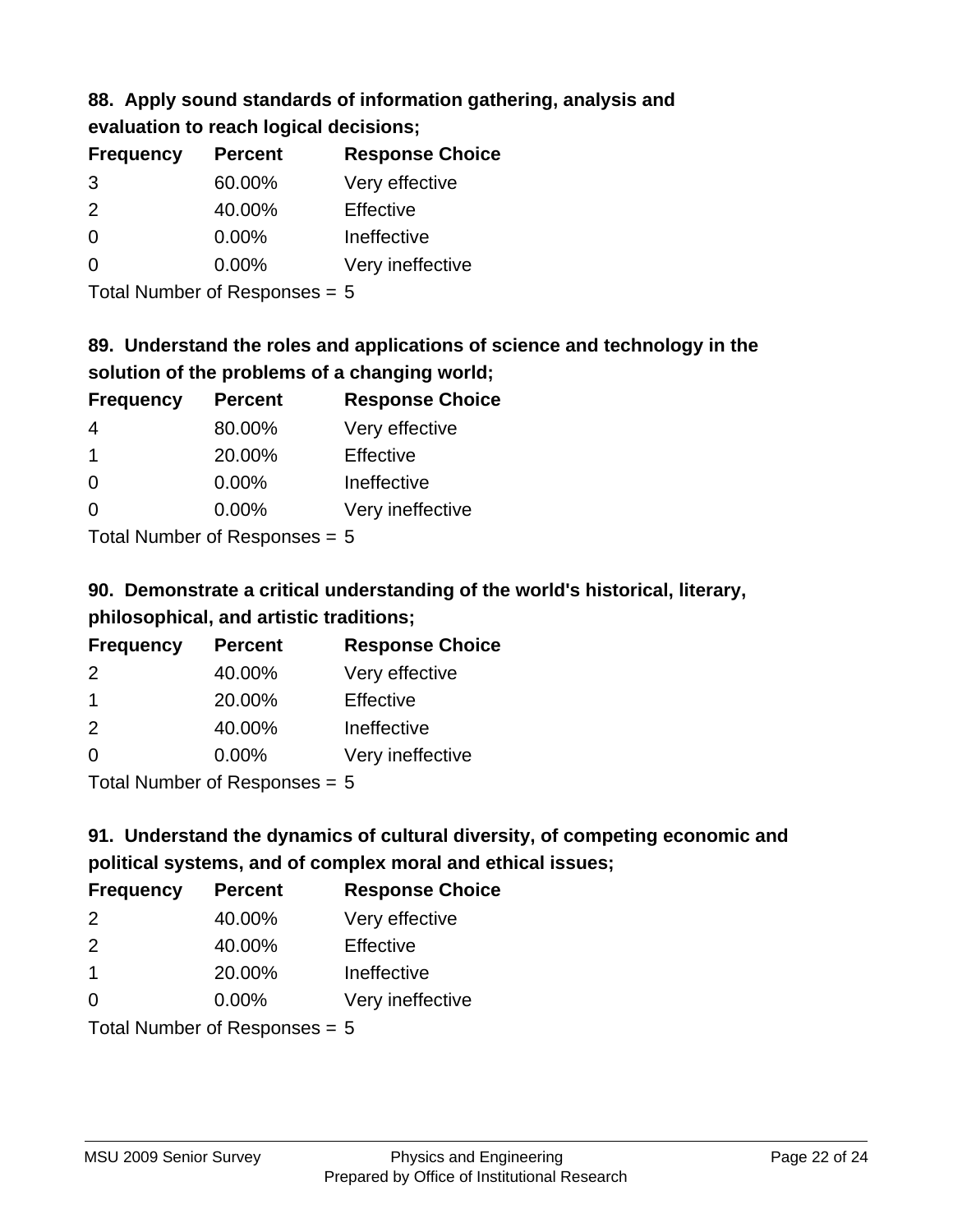# **92. Understand the nature of and engage in ethical behavior and**

# **responsible citizenship;**

| <b>Frequency</b> | <b>Percent</b> | <b>Response Choice</b> |
|------------------|----------------|------------------------|
| 2                | 40.00%         | Very effective         |
| 3                | 60.00%         | Effective              |
| O                | $0.00\%$       | Ineffective            |
|                  | $0.00\%$       | Very ineffective       |
|                  |                |                        |

Total Number of Responses = 5

# **93. Understand the importance of the behaviors necessary to maintain a healthy lifestyle;**

| <b>Frequency</b> | <b>Percent</b> | <b>Response Choice</b> |
|------------------|----------------|------------------------|
| 2                | 40.00%         | Very effective         |
| 3                | 60.00%         | Effective              |
| $\Omega$         | 0.00%          | Ineffective            |
| $\Omega$         | 0.00%          | Very ineffective       |
|                  |                |                        |

Total Number of Responses = 5

# **94. Demonstrate mastery of a chosen field of study; and**

| <b>Frequency</b> | <b>Percent</b> | <b>Response Choice</b> |
|------------------|----------------|------------------------|
| 4                | 80.00%         | Very effective         |
|                  | 20.00%         | Effective              |
| $\Omega$         | $0.00\%$       | Ineffective            |
| ∩                | $0.00\%$       | Very ineffective       |
|                  |                |                        |

Total Number of Responses = 5

# **95. Value intellectual pursuit and continuous learning in a changing world.**

| <b>Frequency</b> | <b>Percent</b> | <b>Response Choice</b> |
|------------------|----------------|------------------------|
| 4                | 80.00%         | Very effective         |
| 1                | 20.00%         | Effective              |
| $\Omega$         | 0.00%          | Ineffective            |
| 0                | 0.00%          | Very ineffective       |
|                  |                |                        |